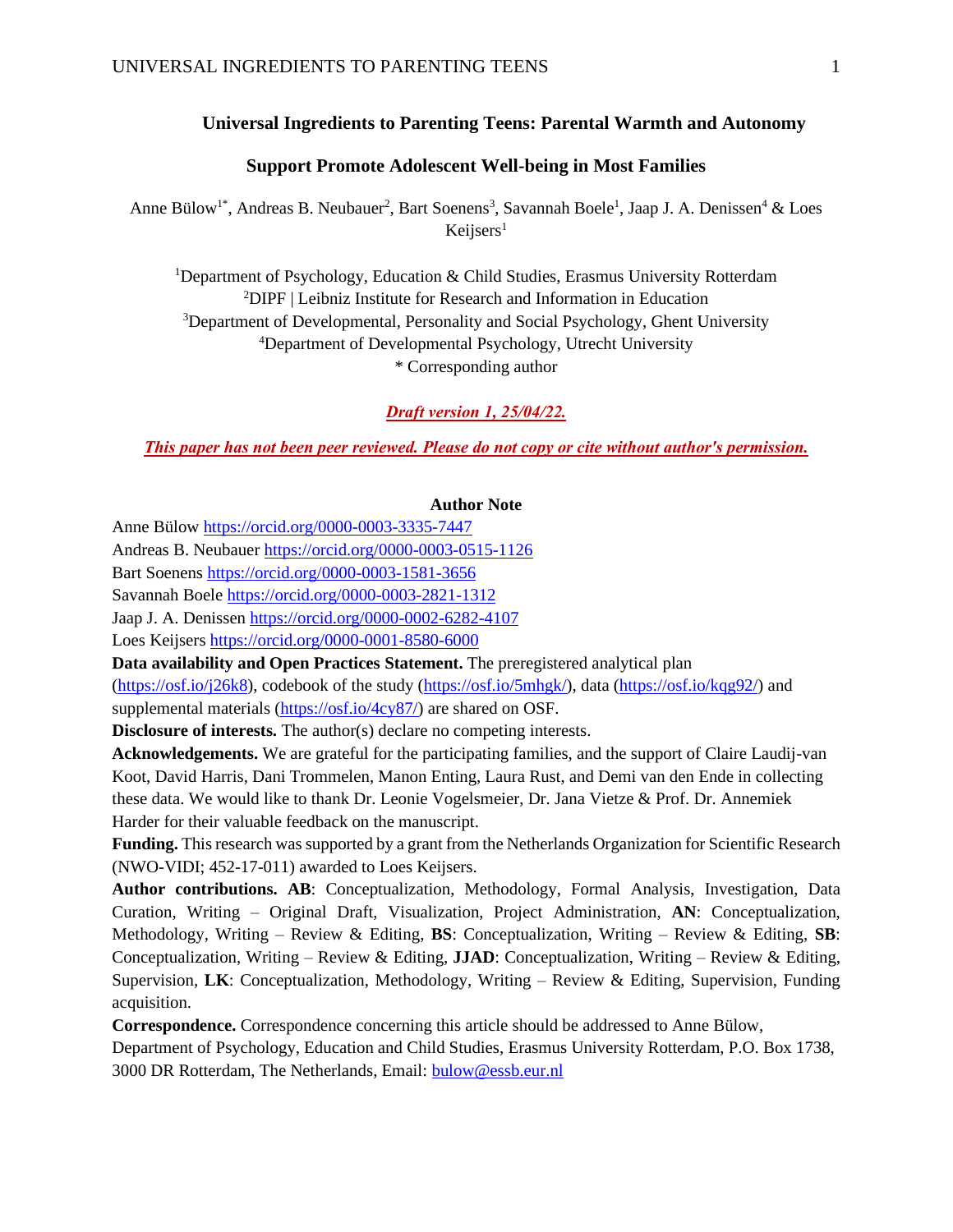## **Abstract**

Even though each adolescent is unique, some ingredients for development may still be universal. According to Self-Determination Theory, every adolescent's well-being should benefit when parents provide warmth and autonomy. To rigorously test this idea that each family has similar mechanisms, we followed 159 Dutch parent-adolescent dyads (parent: *Mage* = 45.34, 79% mothers; adolescent:  $M_{\text{age}} = 13.31$ , 62% female) for more than three months, and collected 100 consecutive daily reports of parental warmth, autonomy support, positive and negative affect. Positive effects of parental warmth and autonomy support upon well-being were found in 91- 98% of the families. Preregistered analysis of 14,546 daily reports confirmed that effects of parenting differed in strength (i.e., some adolescents benefited more than others), but were universal in their direction (i.e., in fewer than 1% of families effects were in an unexpected direction). Albeit stronger with child-reported parenting, similar patterns were found with parentreports. Adolescents who benefited most from need-supportive parenting in daily life were characterized by higher overall sensitivity to environmental influences. Whereas recent work suggests that each child and each family have unique developmental mechanisms, this study suggests that need-supportive parenting promotes adolescent well-being in most families.

*Keywords*: parenting, well-being, family-specific,  $N = 1$ , idiographic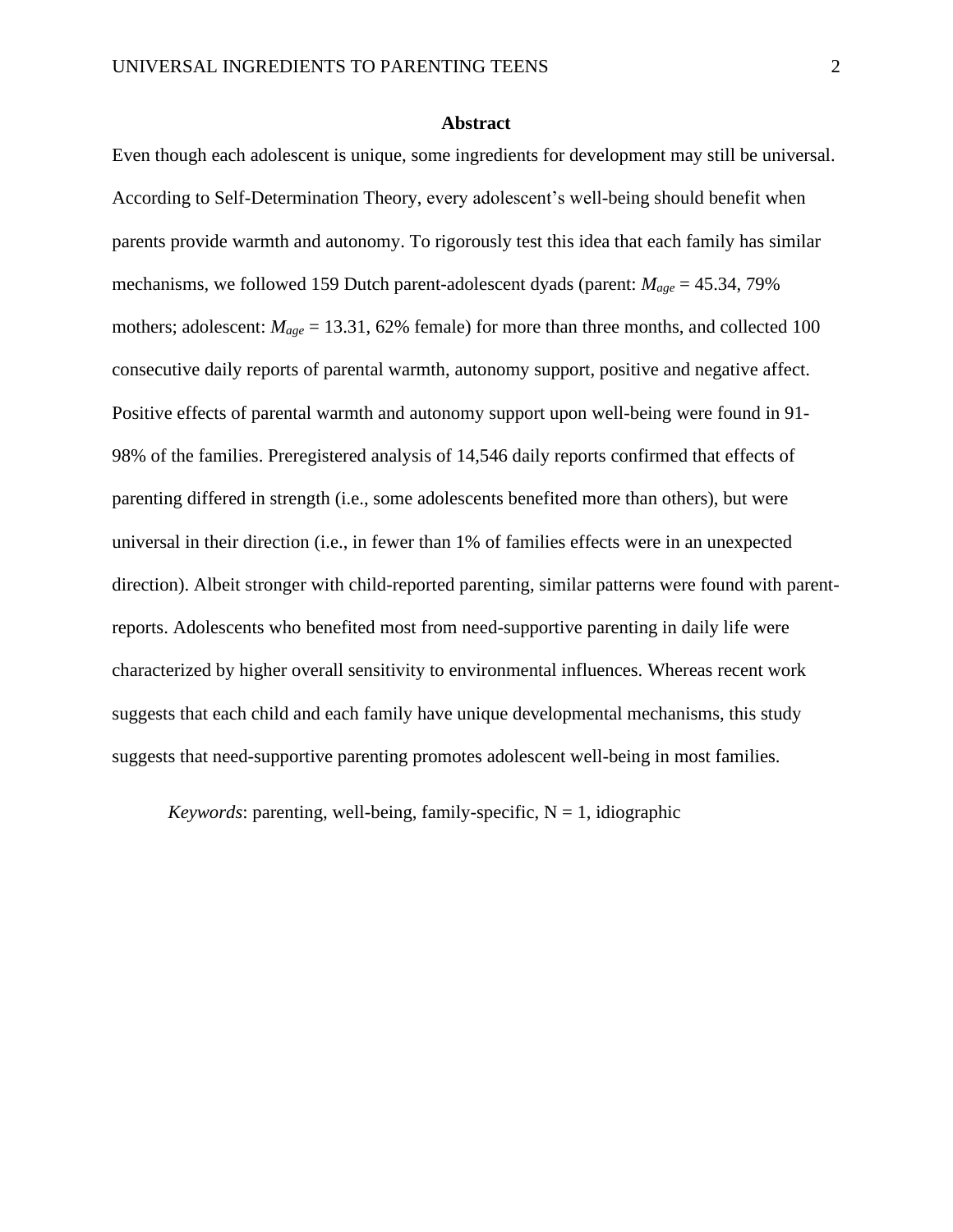# **Universal Ingredients to Parenting Teens: Parental Warmth and Autonomy Support Promote Adolescent Well-being in Most Families**

Although each child is unique, some of the contextual influences needed for children to thrive may be universal. Whereas there is consensus among developmental scholars that parenting is an important contextual influence on children's and adolescents' well-being<sup>1</sup>, it is still debated whether a universal recipe for high-quality parenting exists<sup>2,3</sup>. Self-Determination Theory<sup>4</sup> posits that certain behaviors of parents are need-supportive and thus universally beneficial for children's and adolescents' well-being and development. Specifically, parental warmth (which makes adolescents feel loved and cared for) and parental autonomy support (which allows adolescents to feel they can take initiative and be authentic) should satisfy each adolescent's basic psychological needs, and therefore contribute to *every* adolescents' wellbeing, although the strength of these effects may differ between adolescents <sup>2,5</sup>. In other words, if indeed parental warmth and autonomy support are universal ingredients, we would expect that positive effects are found across cultures<sup>6</sup>, and within cultures<sup>7</sup>, in (almost) all families. Negative effects should be practically absent.

Whereas some studies have provided evidence for this universality claim by comparing different cultures<sup>6</sup>, it is yet to be tested whether each individual adolescent benefits. This study assesses, for the first time, in how many families these assumed universal benefits of needsupporting parenting apply. For this purpose, the current study employed a novel family-specific approach that relies on intensive repeated assessments (i.e., daily measures across 100 consecutive days) - which allowed us to estimate, for each participating family, their unique (i.e., idiographic) association between need-supportive parenting and adolescents' affective wellbeing $8,9$ .

# **A Self-Determination Perspective on Parenting**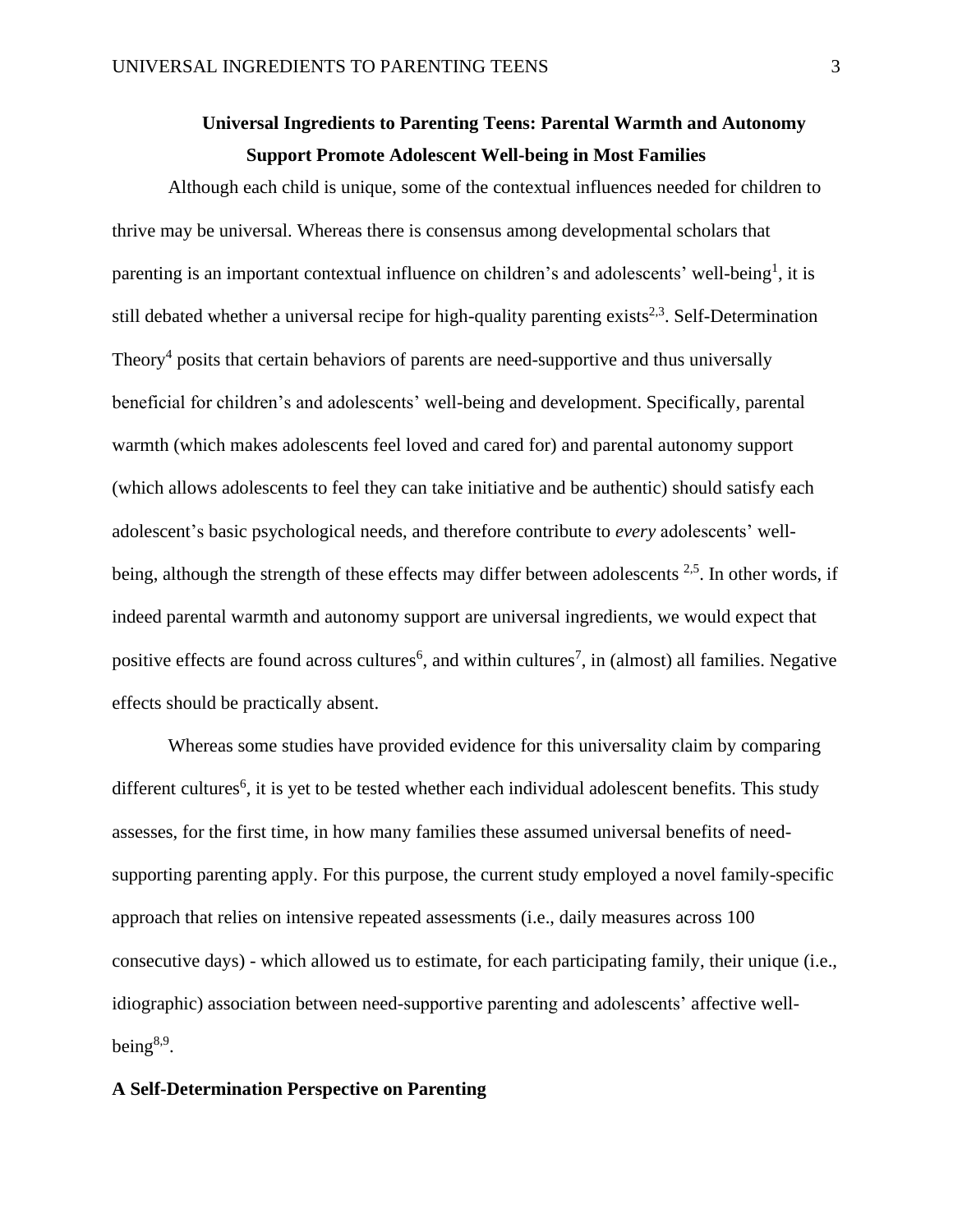Self-Determination Theory  $(SDT)^{4,10,11}$  is a broad theory about human motivation and development with direct implications for parenting<sup>5,12</sup>. It assumes three basic (i.e., essential, and universal) needs for psychological growth and well-being: The needs for relatedness (feeling connected to others), autonomy (feeling a sense of volition and authenticity), and competence (feeling capable and effective). Extensive empirical research has shown that the satisfaction of these basic human needs is associated with better well-being and better psychosocial functioning across life domains (e.g., work/school, sports/hobbies, relationships) and across different developmental periods, including adolescence<sup>4</sup>. This fundamental role of psychological need satisfaction in fostering adolescent well-being has been demonstrated at different conceptual levels of analysis. At the between-person level, adolescents who experience more need satisfaction, compared to others, also report higher well-being than others<sup>13</sup>. At the within-person level, on days when an adolescent's needs are more satisfied than usual, they generally feel better<sup>14</sup>. In sum, there is strong support for the importance of need satisfaction.

SDT describes three basic needs as essential nutrients for psychosocial growth, much like a plant needs soil, water, and sunshine. Parents can be seen as gardeners providing these nutrients for their children to flourish<sup>15,16</sup>. A large body of research<sup>5,12,17</sup> suggest that parents can contribute to (or undermine) need satisfaction in (at least) two ways. *Parental warmth*, which involves interacting with a child in an affectionate and responsive way, mainly fosters relatedness need satisfaction; and *autonomy support*, which entails recognizing the child's perspective and encouraging initiative primarily fosters autonomy need satisfaction.

# **Uniform, Universal, or Unique Parenting Processes**

The question whether parental warmth and autonomy support are universally beneficial, and thus positive effects can be expected in each family, is currently fiercely discussed in the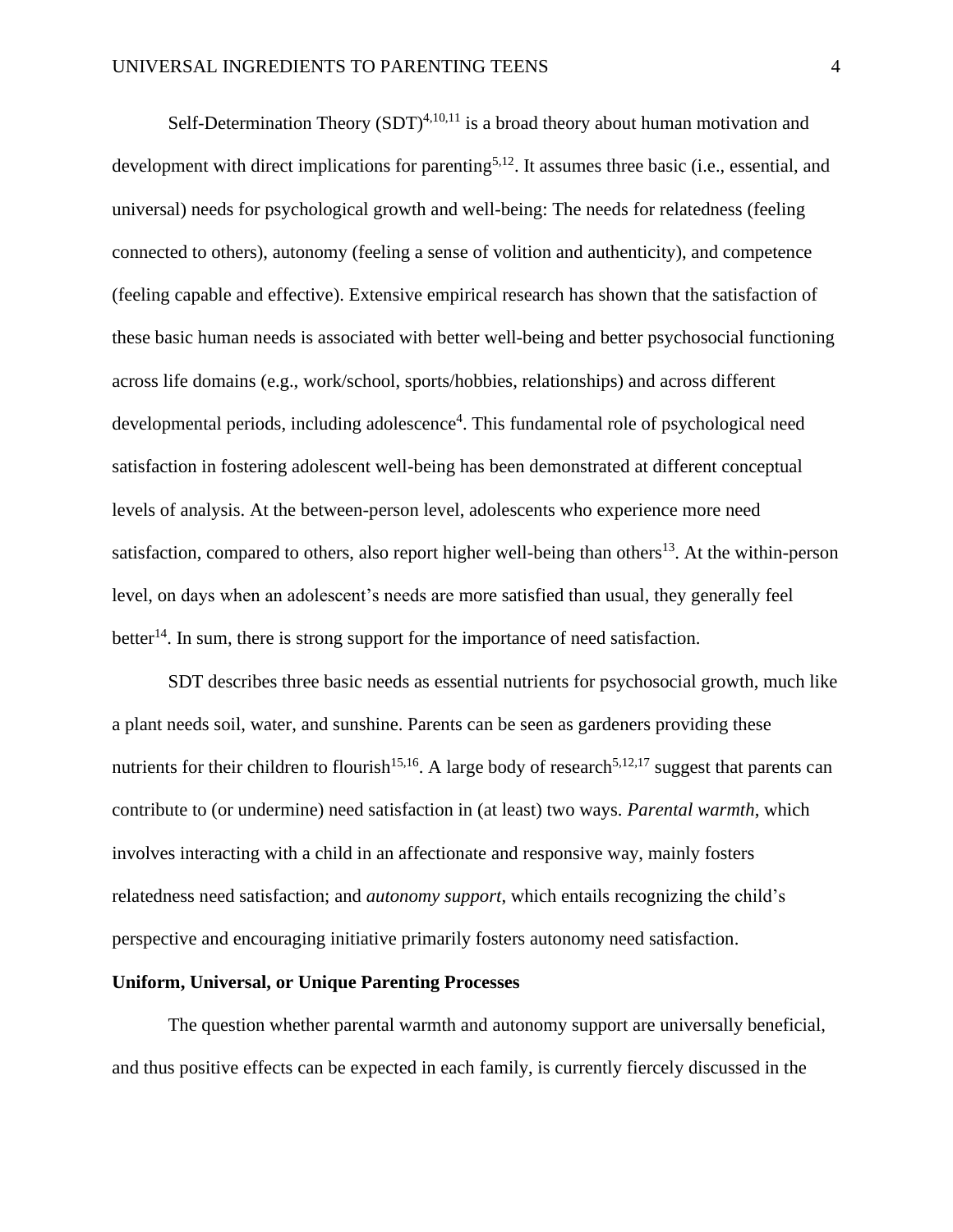parenting literature. Currently, there are three distinct views (illustrated in Figure 1). Firstly, based on a simplistic interpretation of SDT's claim that the three basic needs are innate, essential, and universal for all humans<sup>10,18</sup>, it could be argued that all children and adolescents *uniformly* benefit (i.e., to the same extent) from parental warmth and autonomy support. Secondly, on the other side of the continuum, the idea of universality has been challenged by extreme relativistic perspectives, claiming that no parenting dimension is inherently adaptive or maladaptive<sup>3</sup>. Accordingly, the effects of warmth and autonomy support upon adolescent wellbeing would be *unique* for each adolescent. Depending on an extensive list of moderators the same parenting practice could have beneficial effects for one adolescent, and harmful effects for another $19,20$ .

In between these two opposing interpretations (i.e., the simplistic uniform account and the extreme relativistic position) SDT actually holds an intermediate view referred to as *universalism without uniformity*<sup>2,18,21</sup>. In this perspective, parental warmth and autonomy support are still *universally* beneficial for every adolescent's well-being, but the strength of this positive association is not uniform and thus differs between families.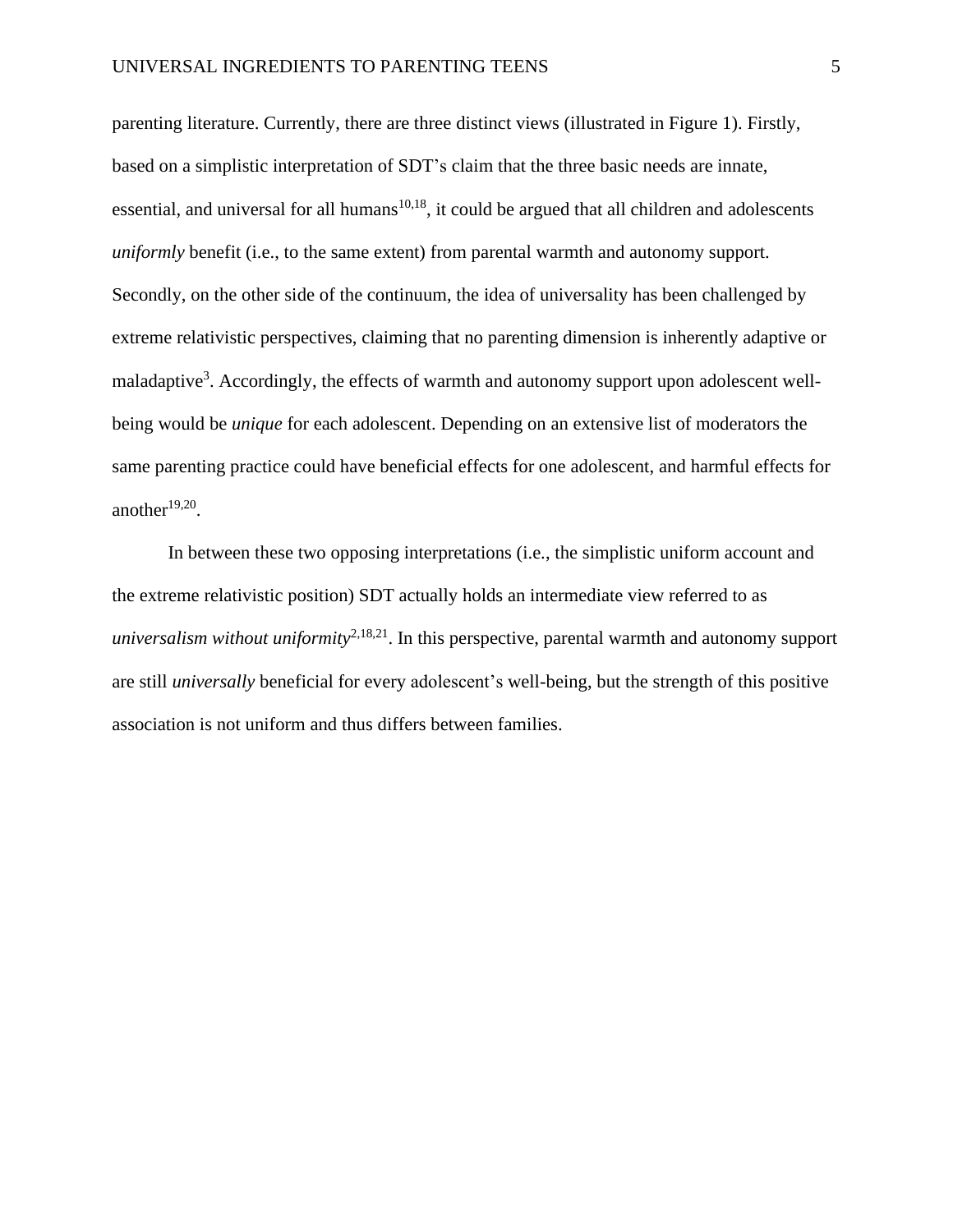# **Figure 1**



*Uniform, universal, and unique parenting-affect associations.* 

*Note.* Each line represents the association between parenting and well-being for one family. Green solid lines indicate a positive association, grey dotted lines indicate a null association, and red dashed lines indicate a negative association.

How strongly adolescents are affected by need-supportive parenting may be explained by how adolescents appraise and perceive the behaviors of their parents <sup>2</sup>. With regard to the appraisal, some adolescents are more inclined to interpret a well-intended parental attempt to support psychological needs in a positive light, thereby actually experiencing the parental behavior as need-supportive. Other adolescents may also prefer this parenting practice over need-thwarting practice while having a somewhat less benign interpretation of the same parental behavior. For example, they might experience parents' provision of choice as a parental attempt to promote independence when they would prefer to receive more guidance, thereby feeling somewhat left alone<sup>22</sup>. With regard to adolescents' perception of parenting, a group of Environmental Sensitivity Theories<sup>23,24</sup> suggest dispositional differences between children and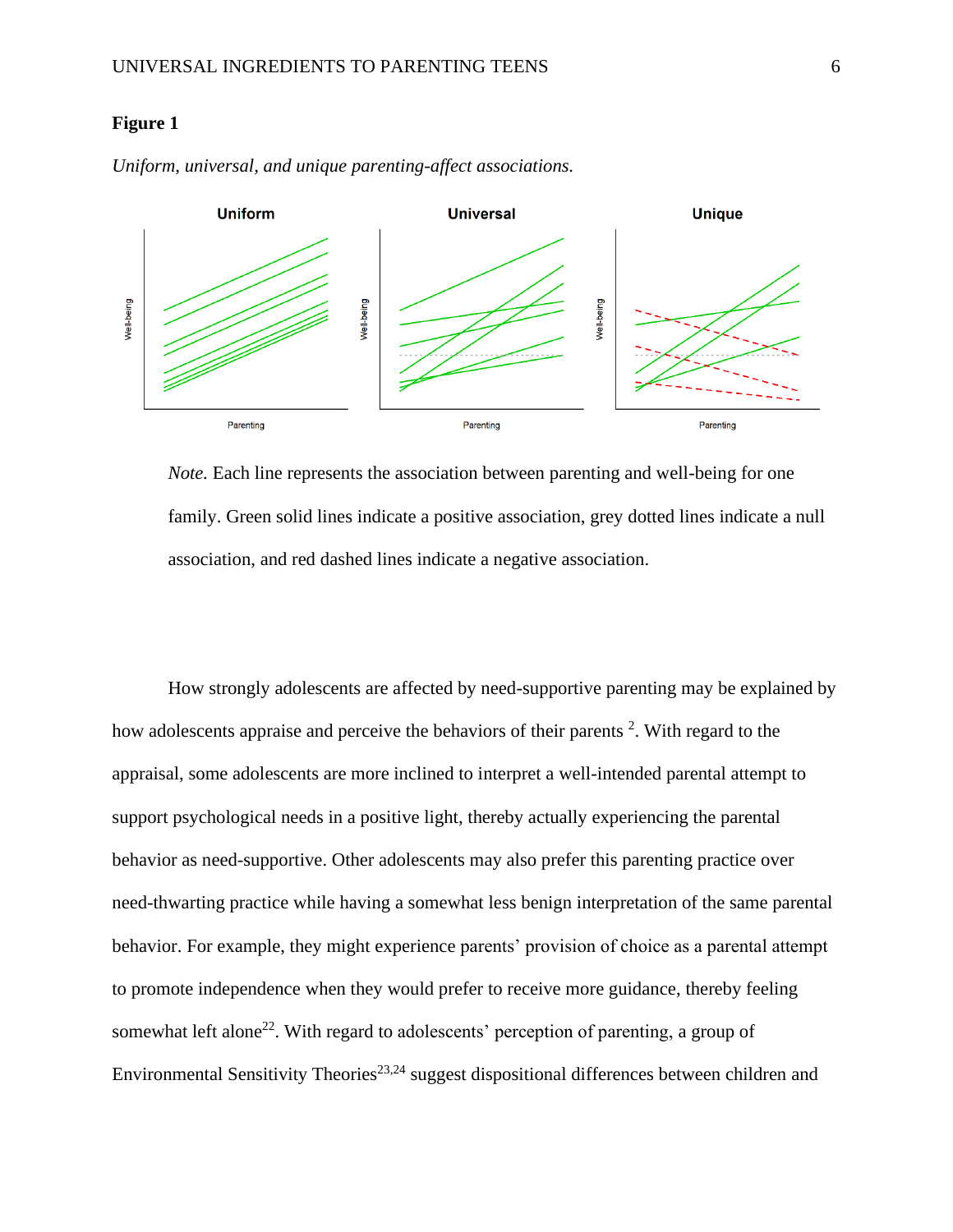adolescents in their overall environmental sensitivity: Some adolescents are more sensitive to environmental influences in general (e.g., sensory stimuli) than other adolescents. They may also be more strongly affected by the perception of subtle day-to-day changes in parenting. In sum, adolescents who appraise and perceive parental behavior as more need-supportive, should benefit more in terms of their well-being<sup>2</sup>.

# **A New Methodological Approach**

To date, most research testing the universality of associations between need-supportive parenting and adolescents' well-being has compared cross-sectional associations across different cultures<sup>6,25</sup> and across different personality traits<sup>7</sup>. Evidence for similar positive associations between parenting and adolescent well-being across cultures and personality is seen as confirmation of the notion that need-supportive parenting is beneficial for every adolescent's well-being.

However, an absence of differences between groups in an average effect does not imply that (within groups) each adolescent is affected positively (one size fits all fallacy)<sup>19,20,26</sup>. In other words, evidence that the average adolescent in a group feels better when their parent is autonomy-supportive does not automatically imply that this is true in *every* family of which the group is composed. In fact, scholars adopting a relativistic perspective would argue that such an average effect does not need to be true for any family<sup>27</sup>.

Leading methodologists<sup>28–31</sup> therefore, advocate that each unit within a group (e.g., the individual person or the individual family) should be studied in-depth. Here we adopt such a family-specific approach as a powerful test whether theoretically assumed parenting processes are uniform, universal, or unique. To establish family-specific effects, we assessed each family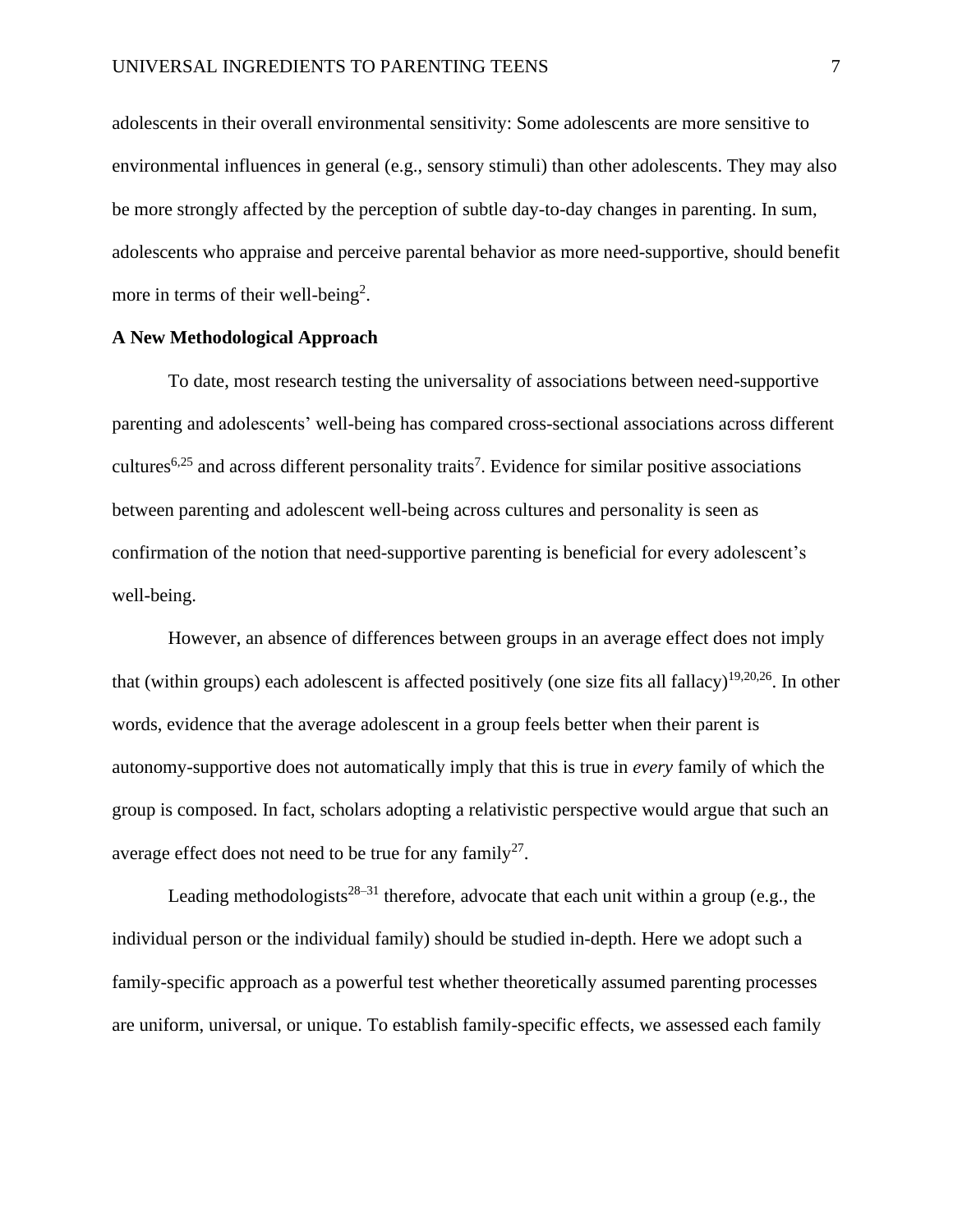very frequently (up to 100 times), using a daily diary approach<sup>32</sup>, in which participants answer a questionnaire at the end of each day for more than three months.

Assessing the average within-family parenting effect, previous daily diary research<sup>17,20,33</sup> confirms that on days when parents are warmer and more autonomy-supportive than usual, the average child also reported feeling better (compared to other days). Testing whether these effects are uniform, a number of recent intensive longitudinal studies with up to 18 repeated measurement 19,20 found that the associations between parental warmth and affect were *not*  uniform but differed widely between families, even within homogeneous subgroups <sup>20</sup>. But does this variance in parenting effects point at the direction of truly unique or at universal mechanisms (see Figure 1)? This critical next step can only be taken when a study is sufficiently powered to assess this question at the level of an individual family.

# **The Current Study**

This study thus aims to address a fundamental, but unanswered, question in the psychological literature: to which extent is our everyday functioning driven by *uniform, universal*, or *unique* mechanisms? SDT would argue two key dimensions of need-supportive parenting (i.e., parental warmth and autonomy support) are fundamental ingredients for every adolescent and should therefore be universally positively linked to their well-being. To date, a rigorous test that each adolescent benefits from this type of parenting is still missing: Are there really (nearly) no families contradicting these theoretical predictions?

Our 100-day diary study with both child- and parent-reported parenting, which is five times longer than a typical diary study in our field ( $M = 18$  days, Range =  $4 - 56$ )<sup>33</sup>, allowed us to assess, for each family, whether the hypothesized within-family parenting associations would apply. Based on the SDT perspective on parenting, we predicted *universalism without*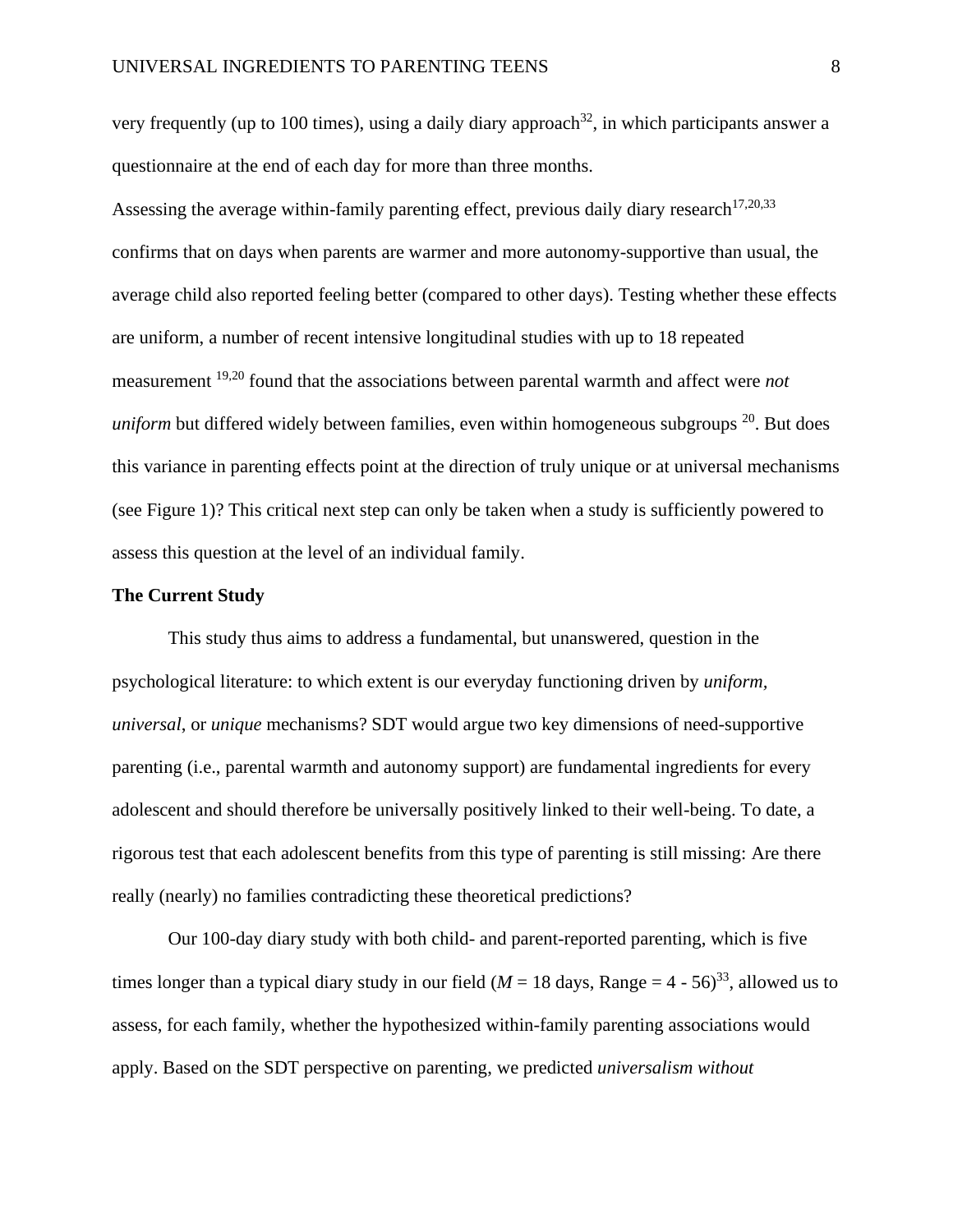*uniformity*<sup>2,5,21</sup>. With regard to how daily parenting (parental warmth and autonomy support) influences adolescents' daily affective well-being (high levels of positive and low levels of negative affect), we predicted (for preregistration, see: [https://osf.io/j26k8\)](https://osf.io/j26k8):

**H1:** Associations are *not uniform* but differ in strength between families

**H2:** Associations are *universal* (i.e., in (almost) no families opposing effects are found). **H3**: Associations with child-reported parenting are stronger than with parent-reported parenting.

## **Results**

# **Descriptive Analysis**

As indicated by the intraclass correlation coefficient (ICC; Table 1), up to 100 days of data per family indicated that parenting and well-being varied from day to day. Between 35% to 53% of the variance in the measures was due to such within-family (daily) fluctuations (1-ICC). Whether these over time fluctuations in how parents behave and how adolescents feel are meaningfully associated was subsequently examined at the level of individuals families (average associations can be found in Table 1).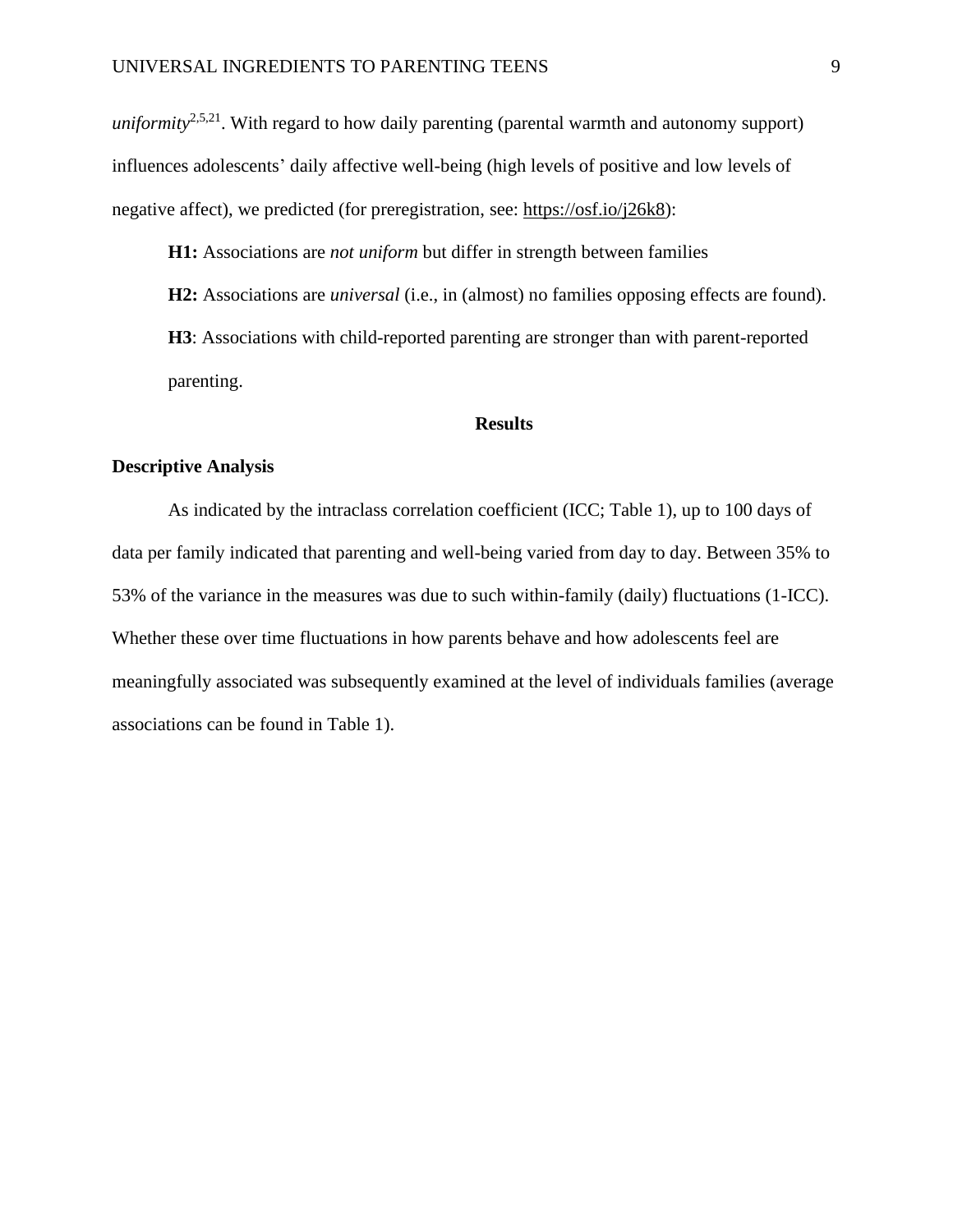# **Table 1**

|                      | $\boldsymbol{M}$ | SD    | ICC | 1       | $\overline{2}$    | 3              | $\overline{4}$ | 5              | 6       |
|----------------------|------------------|-------|-----|---------|-------------------|----------------|----------------|----------------|---------|
| Child report         |                  |       |     |         |                   |                |                |                |         |
| 1 Parental Warmth    | 83.31            | 17.39 | .56 |         | $.39*$            | $.33*$         | $-.23*$        | $.23*$         | $.08*$  |
| 2 Autonomy Support   | 74.57            | 24.97 | .59 | $.68*$  | $\qquad \qquad -$ | $.20*$         | $-14*$         | $.13*$         | $.10*$  |
| 3 Positive Affect    | 76.49            | 20.68 | .62 | $.51*$  | $.42*$            | $\overline{a}$ | $-.50*$        | $.10*$         | $.07*$  |
| 4 Negative Affect    | 10.99            | 14.94 | .47 | $-.37*$ | $-.29*$           | $-.65*$        | $\frac{1}{2}$  | $-.09*$        | $-.06*$ |
| <b>Parent report</b> |                  |       |     |         |                   |                |                |                |         |
| 5 Parental Warmth    | 79.99            | 14.91 | .65 | $.41*$  | $.30*$            | .09            | $-.04$         | $\overline{a}$ | $.30*$  |
| 6 Autonomy Support   | 74.70            | 17.38 | .52 | $.31*$  | $.34*$            | .06            | .02            | $.83*$         |         |

*Descriptive Statistics and Correlations for Study Variables* 

*Note.* ICC = intraclass correlation coefficient. All items ranged from  $0 - 100$ . Between-family correlations are presented under the diagonal (and represent associations between average levels), within-family correlations are presented above the diagonal (and represent how day-today fluctuations are associated)  $* p < .001$ 

# **Dynamic Structural Equation Models**

# *Average associations*

Estimates of the four preregistered dynamic structural equation models (DSEM; parenting [parental warmth & autonomy support] x affect [positive & negative])<sup>34</sup> with the childreported data are displayed in Table 2. DSEM modelling combines *n*=1 time-series analyses, with Bayesian multilevel models, and Structural Equation Modeling (SEM). This allows to simultaneously analyze how parenting and affect were associated within each family (co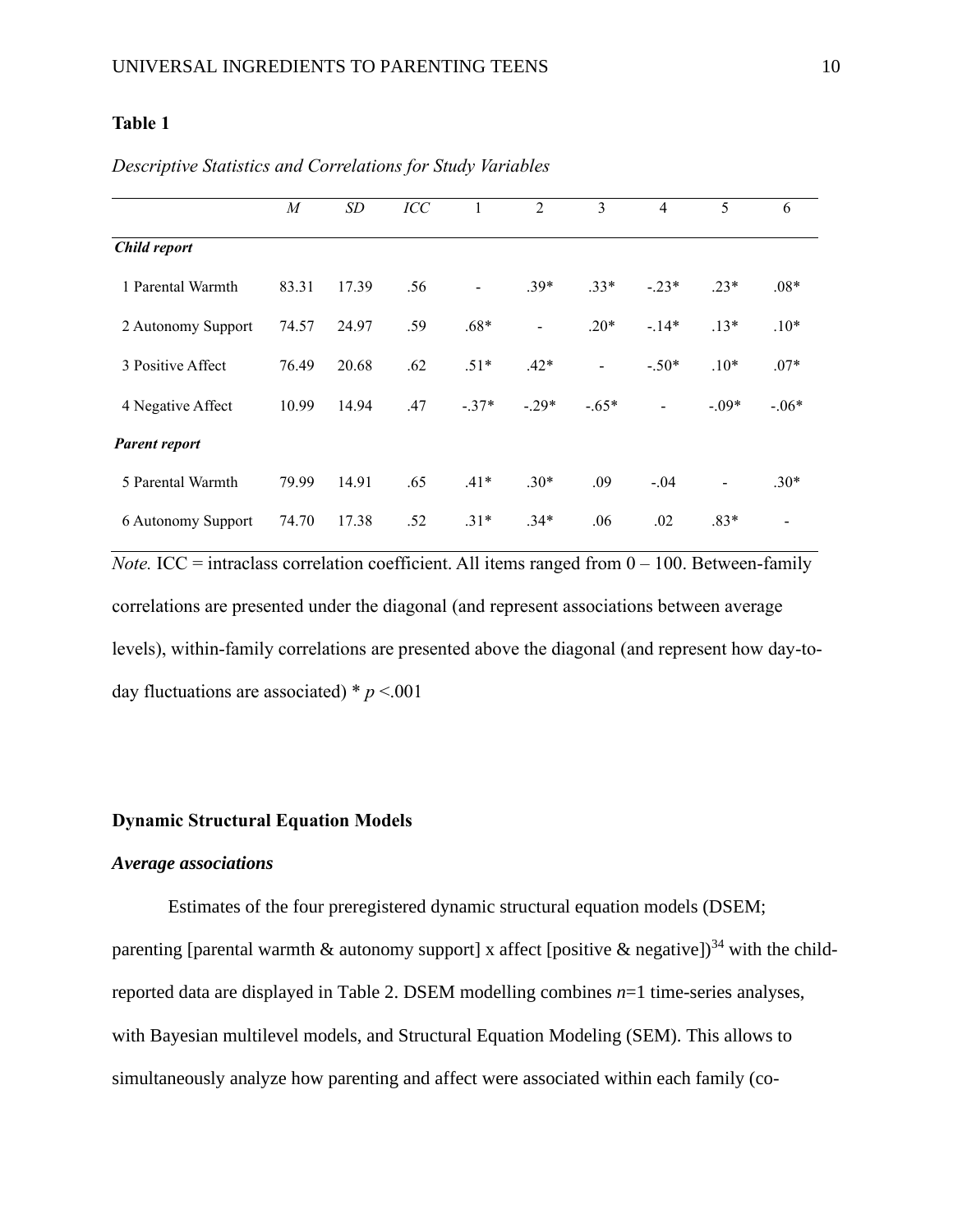fluctuations from day to day) as well as on the between-family level (comparing averages between families). In the average family, on days when adolescents reported higher parental warmth or higher autonomy support (compared to other days), they also reported higher average levels of positive and lower negative affect (PA: β = .18 to .30; NA: β = -.21 to -.13). Similarly, comparing families amongst each other, adolescents who reported on average more parental warmth or autonomy support (compared to other adolescents) across the 100 days reported more overall positive and less negative affect (PA:  $r = .48$  to .58; NA:  $r = -.38$  to  $-.30$ ).

# *Non-Uniformity of Parenting-Affect Associations (H1)*

To move beyond averages and to test if parenting associations might be uniform, we first inspected per individual family how parenting and adolescents' affect were associated (i.e., family-specific effects). Our first hypothesis that parenting-affect associations would not be uniform was supported: In all four models the standard deviation (indicating how much families differ) was more than 25% of the average effect in families<sup>28</sup> (Ratios:  $0.65 - 1.28$ , see Table 2). This suggests that families differ meaningfully in how parenting processes function withinfamilies.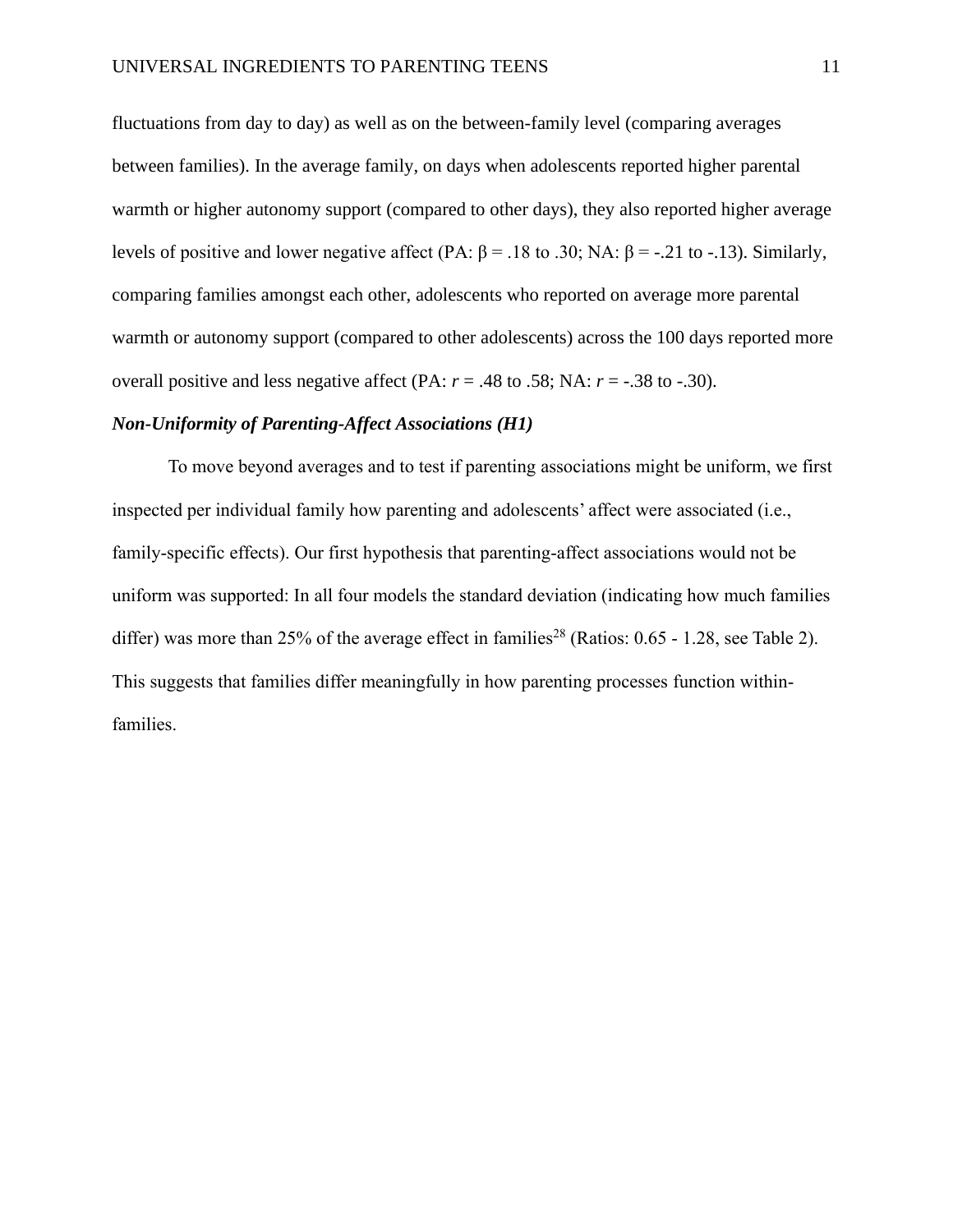# **Table 2**

|                                        | Positive Affect         |          |                 |          | Negative Affect |                    |  |  |  |
|----------------------------------------|-------------------------|----------|-----------------|----------|-----------------|--------------------|--|--|--|
|                                        | Est.                    | Est. St. | 95% CI          | Est.     | Est. St.        | 95% CI             |  |  |  |
|                                        | <b>Parental Warmth</b>  |          |                 |          |                 |                    |  |  |  |
| Average within-family                  |                         |          |                 |          |                 |                    |  |  |  |
| Parental Warmth $(t)$ -> Affect $(t)$  | 0.34                    | .30      | [0.29; 0.38]    | $-0.20$  | $-.21$          | $[-0.24; -0.17]$   |  |  |  |
| Affect $(t-1)$ -> Affect $(t)$         | 0.26                    | .26      | [0.23; 0.30]    | 0.24     | .24             | [0.20; 0.27]       |  |  |  |
| Average between-family                 |                         |          |                 |          |                 |                    |  |  |  |
| Parental Warmth & Affect               | 121.84                  | .58      | [86.61; 158.58] | $-51.85$ | $-.38$          | $[-79.19; -29.63]$ |  |  |  |
| Variance within-family                 |                         |          |                 |          |                 |                    |  |  |  |
| Parental Warmth $(t)$ -> Affect $(t)$  | 0.05                    |          | [0.03; 0.07]    | 0.03     |                 | [0.02; 0.05]       |  |  |  |
| Affect $(t-1)$ -> Affect $(t)$         | 0.03                    |          | [0.02; 0.04]    | 0.02     |                 | [0.02; 0.03]       |  |  |  |
| Ratio: SD / Fixed Effect (H1)          |                         |          |                 |          |                 |                    |  |  |  |
| Parental Warmth $(t)$ -> Affect $(t)$  | 0.65                    |          | [0.54; 0.80]    | 0.89     |                 | [0.72; 1.16]       |  |  |  |
| Affect $(t-1)$ -> Affect $(t)$         | 0.66                    |          | [0.55; 0.82]    | 0.65     |                 | [0.52; 0.83]       |  |  |  |
|                                        | <b>Autonomy Support</b> |          |                 |          |                 |                    |  |  |  |
| <b>Average Within-family</b>           |                         |          |                 |          |                 |                    |  |  |  |
| Autonomy Support $(t)$ -> Affect $(t)$ | 0.15                    | .18      | [0.12; 0.18]    | $-0.09$  | $-.13$          | $[-0.11; -0.07]$   |  |  |  |
| Affect $(t-1)$ -> Affect $(t)$         | 0.30                    | .30      | [0.26; 0.33]    | 0.25     | .25             | [0.21; 0.29]       |  |  |  |
| <b>Average Between-family</b>          |                         |          |                 |          |                 |                    |  |  |  |
| Autonomy Support & Affect              | 147.84                  | .48      | [97.02; 210.11] | $-60.12$ | $-.30$          | $[-98.56; -28.82]$ |  |  |  |
| Variance within family                 |                         |          |                 |          |                 |                    |  |  |  |
| Autonomy Support $(t)$ -> Affect $(t)$ | 0.02                    |          | [0.02; 0.03]    | 0.01     |                 | [0.01; 0.02]       |  |  |  |
| Affect $(t-1)$ -> Affect $(t)$         | 0.03                    |          | [0.03; 0.05]    | 0.03     |                 | [0.02; 0.04]       |  |  |  |
| <b>Ratio: SD / Fixed Effect (H1)</b>   |                         |          |                 |          |                 |                    |  |  |  |
| Autonomy Support $(t)$ -> Affect $(t)$ | 1.02                    |          | [0.82; 1.33]    | 1.28     |                 | [0.98; 1.81]       |  |  |  |
| Affect $(t-1)$ -> Affect $(t)$         | 0.62                    |          | [0.52; 0.75]    | 0.65     |                 | [0.53; 0.83]       |  |  |  |

*Model Results of Dynamic Structure Equation Models (child reported need-supportive parenting)* 

*Note*: Est. = unstandardized estimates; Est. St. = standardized estimates for fixed within- and

between-family effects, standardized using the STDYX Standardization (Within-Level

Standardized Estimates Averaged over Clusters) in M*plus*; Ratio: Random Slope SD / Fixed

Effect: a point estimate > 0.25 is the criterium we defined as meaningful effect heterogeneity<sup>28</sup>;

95% CI = 95% Credibility interval. Bold values indicate significant/meaningful estimates.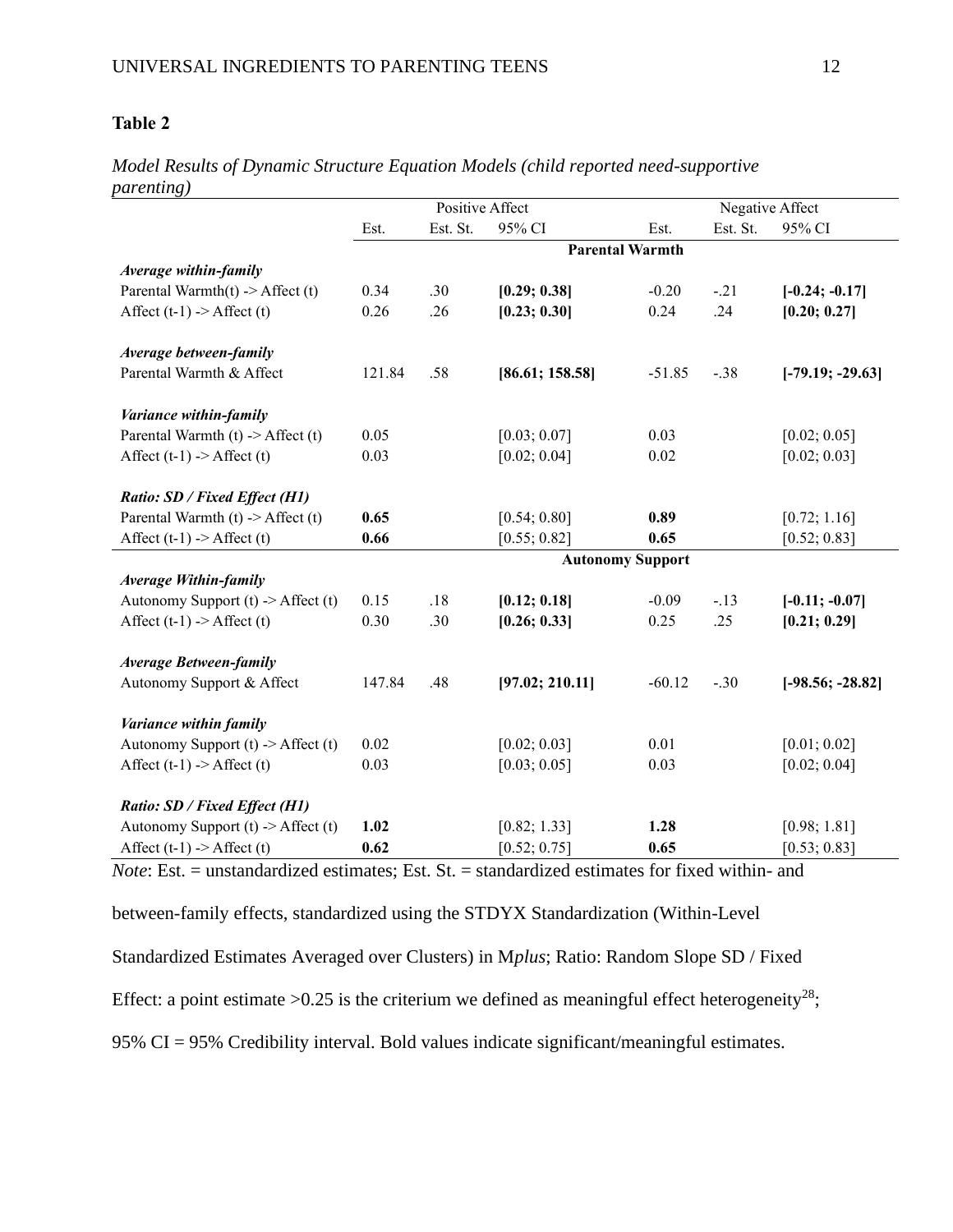# *Universality of Parenting-Affect Associations (H2)*

Second, we tested whether associations between parenting and adolescent affect would be universal. In other words, they should not be identical in each family, but there should hardly be any family in which opposing patterns are found. In 91% - 98% of the families, the estimated effects of parenting upon adolescent well-being were in the expected direction (see Table 3 and Figure 2). As preregistered, we ran a rigorous test of our hypothesis for each model, by categorizing families in three groups based on whether the effects were significant at the familyspecific  $(N = 1)$  level and follow the theoretically predicted pattern<sup>31</sup> (see Table 3): 'correctly classified' (significant family-specific association in the expected direction; 29% to 66%), 'ambiguously classified' (non-significant family-specific association; 34% to 70%), and 'incorrectly classified' (significant family-specific association in the unexpected direction; 0% to  $1\%$ ).

Looking at the overall evidence across models (Table 3 and Figure 3), we estimated 636 parenting effects (159 families x 4 models), of which 279 (44%) were significant and in the theoretically expected direction. Only one effect for one single individual (0.2%) contradicted the theoretical hypotheses (see supplement for inspection of data). Hence all preregistered criteria for the universality hypothesis (H2) were met. Firstly, we found only 0.2% incorrectly classified families (criterion:  $\langle 5\%$ ), which showed an unexpected pattern. Secondly 279 times more families were correctly classified than incorrectly classified (criterion: 3 times). Thirdly, we found 44% significant results at the  $N=1$  level (criterion:  $\geq 10\%$ ). Overall, our findings show that, even though parenting-affect associations differed in terms of their strength (H1), hardly any family showed a theoretically unexpected pattern (H2). Together this provides very strong evidence for the universality hypothesis.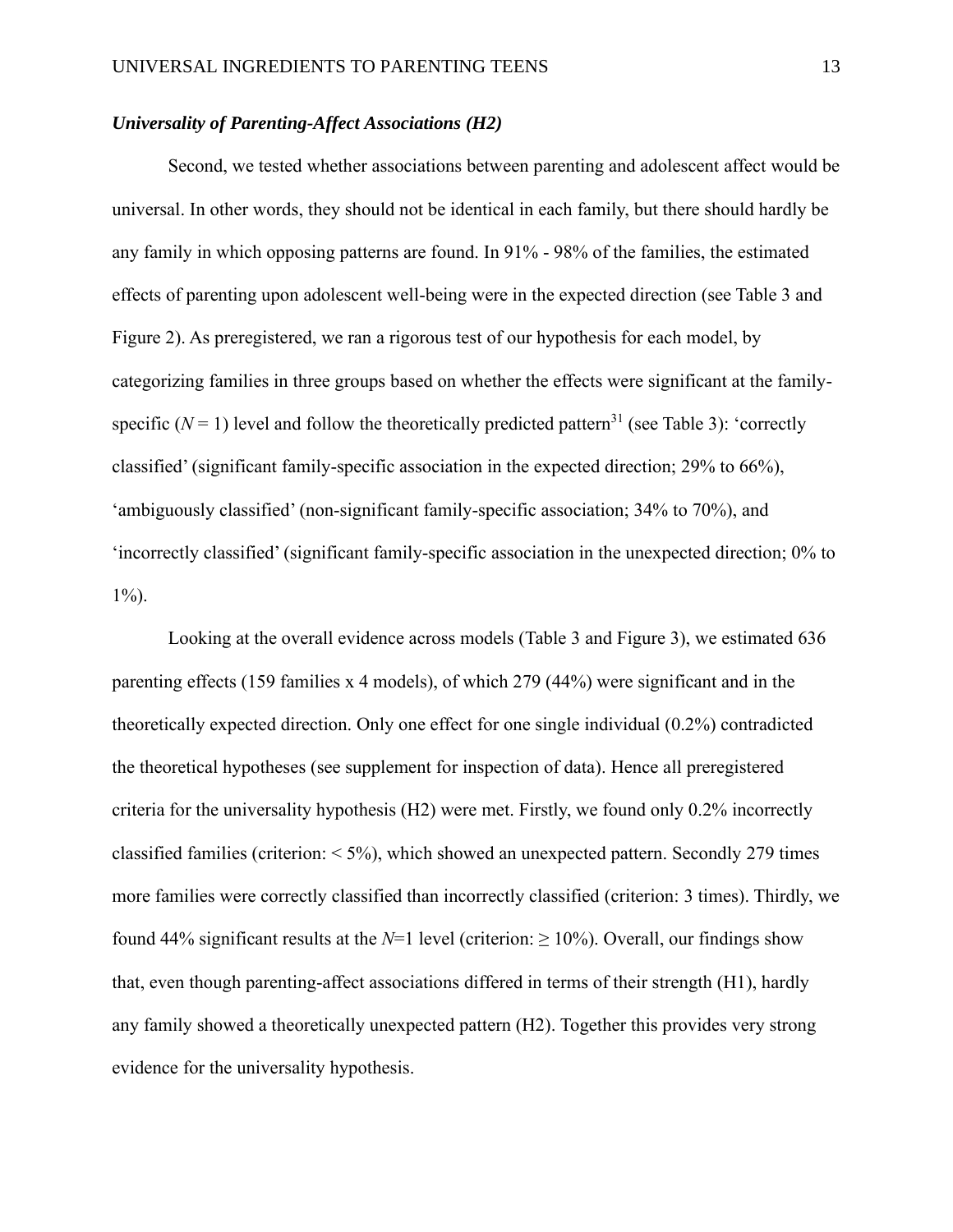# **Table 3**

# *Direction of Point Estimates and 'Classification' of Family-Specific Estimates in the Models with*

*Child-Reported Parenting (H2)*

| Model                              | Expected     | Direction of Effect |           | 'Classification'            |                             |           |  |
|------------------------------------|--------------|---------------------|-----------|-----------------------------|-----------------------------|-----------|--|
|                                    | direction of | Correct             | Incorrect | Correct                     | Ambiguous                   | Incorrect |  |
|                                    | effect       | $N(\%)$             | $N(\%)$   | $N\left(\frac{9}{6}\right)$ | $N\left(\frac{9}{6}\right)$ | $N(\%)$   |  |
| Parental Warmth & Positive Affect  | Positive     | 156 (98%)           | $3(2\%)$  | 105(66%)                    | 54 (34%)                    | $0(0\%)$  |  |
| Parental Warmth & Negative Affect  | Negative     | 154(97%)            | 5(3%)     | 65 (41%)                    | 94 (59%)                    | $0(0\%)$  |  |
| Autonomy Support & Positive Affect | Positive     | 146(92%)            | 13(8%)    | 63 $(40\%)$                 | $96(60\%)$                  | $0(0\%)$  |  |
| Autonomy Support & Negative Affect | Negative     | 144 (91%)           | 15 (9%)   | 46 (29%)                    | 112(70%)                    | $(1\%)$   |  |

*Note***.** For 20% of the families, each of the four family-specific parenting-affect associations was

correctly classified.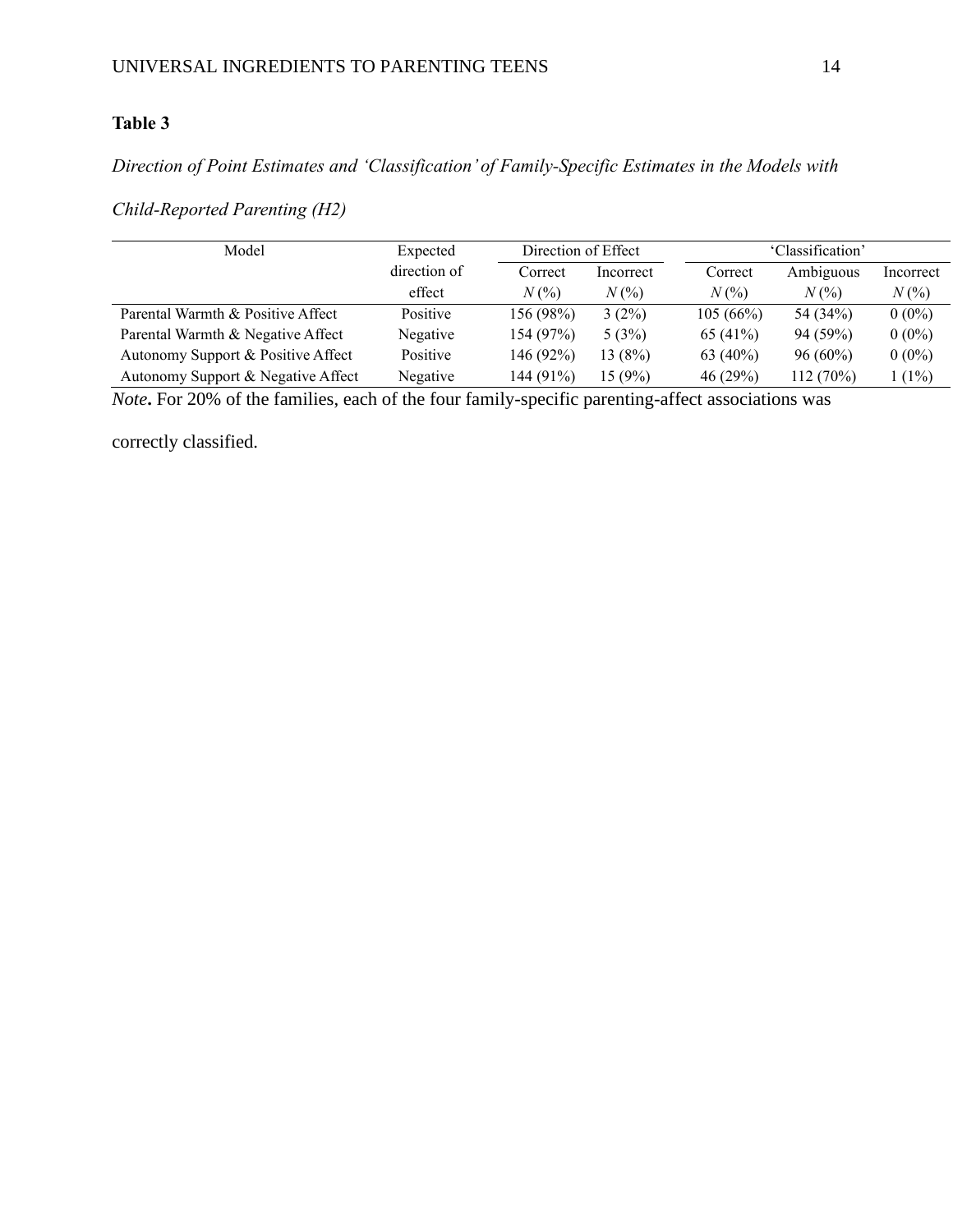# **Figure 2**



# *Distribution of family-specific estimates*

*Note*: Red points indicate the estimated effect per family, bar indicates an approximation of the credibility interval. The color of the bar indicates the 'classification' of this family. Green = correctly classified, grey = ambiguously classified, red = incorrectly classified.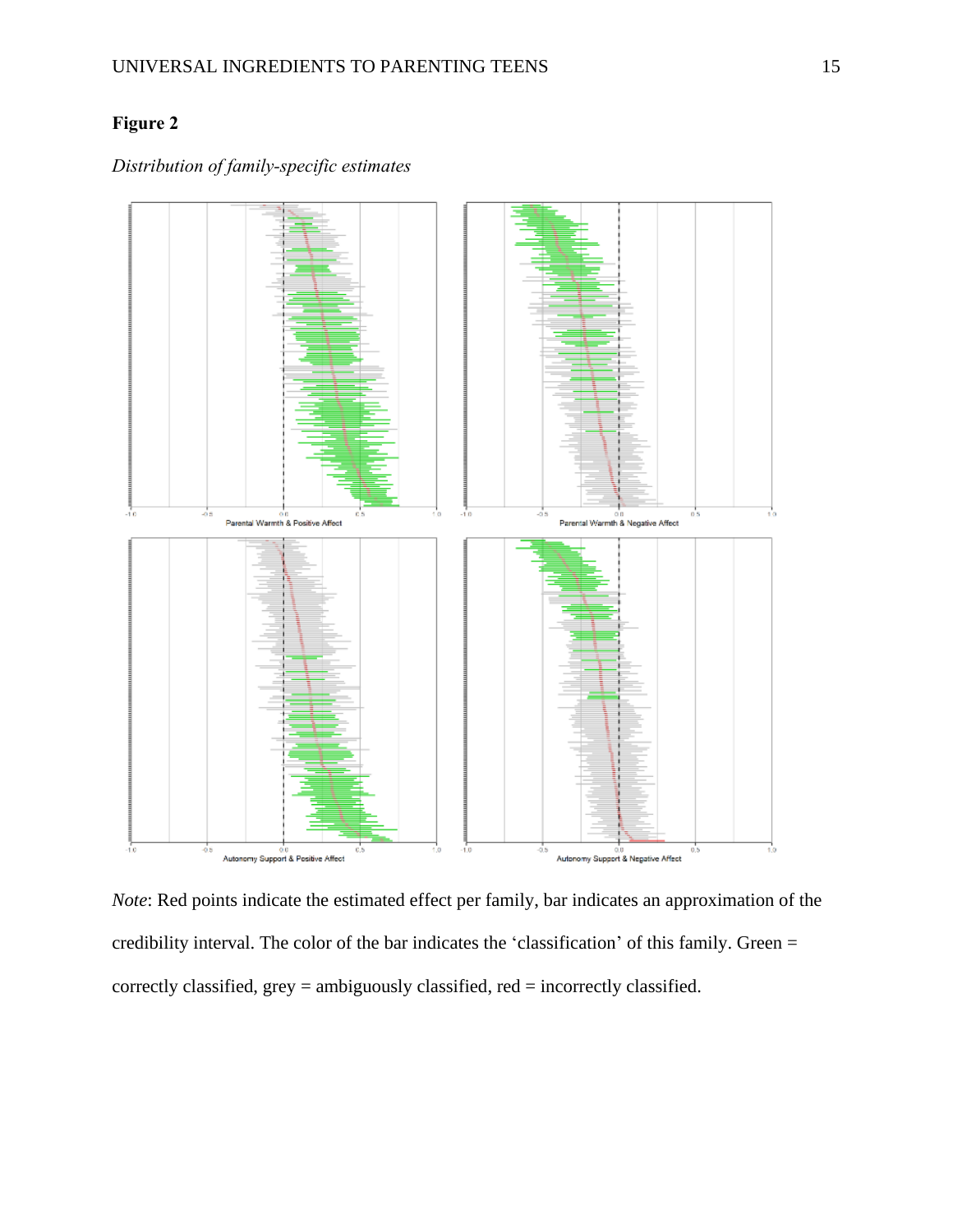# **Figure 3**





*Note*: Each line represents the association between parenting and well-being for one family. Ten exemplary families are depicted per model. Green solid lines indicate a significant association in the expected direction ('correctly classified') and grey dotted lines indicate a non-significant association ('ambiguously classified').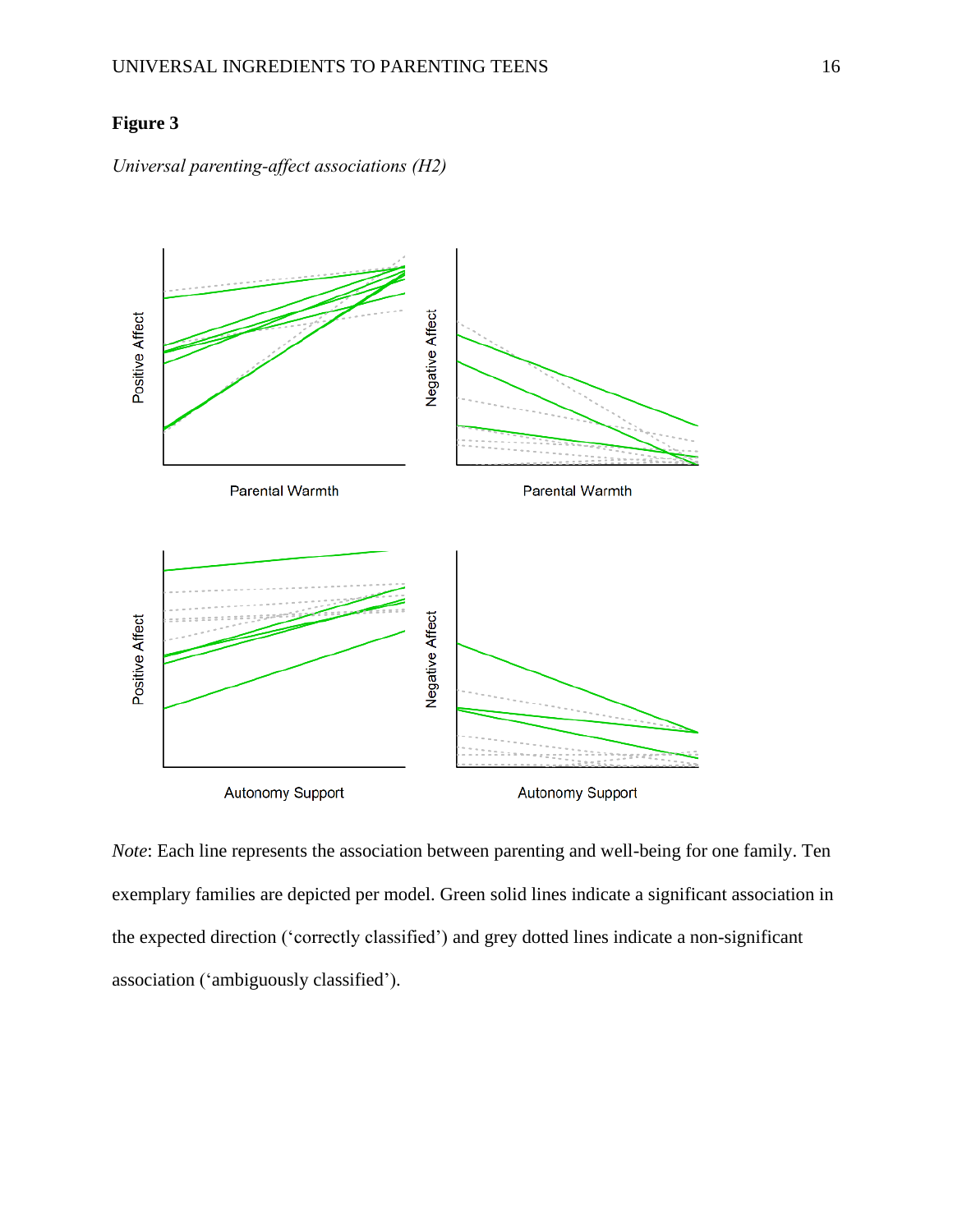# *Perceptions of Parenting (H3)*

Additionally, we assessed whether adolescents' perceptions of parenting would be more strongly related to their affective well-being than their parents' perception (H3) by replacing childreported by parent-reported parental warmth and autonomy support. Results of these four models (see supplemental materials) provide additional support for H1 and H2: also when using parent reports for parenting the association between parenting and adolescent affect differed in size but not direction of effects (17% correctly classified, versus 0.2% incorrectly classified). Moreover, as expected (H3), adolescents' own perspective on parenting were related more strongly to their affective well-being than their parents' perspective on parenting  $(d = 0.56 - 1.46)$ . As shown in Table 4, when family-specific estimates from the child-reported models and parent-reported models were compared with matched t-tests (see Table 4) all four comparisons supported Hypothesis 3.

# **Table 4**

*Differences in family-specific estimates between adolescents' and parents' reported parenting*

*(H3)*

| Model                              | Adolescent |      | Respondent difference<br>Parent |         |      |       |     |        |      |              |
|------------------------------------|------------|------|---------------------------------|---------|------|-------|-----|--------|------|--------------|
|                                    | M          | SD.  |                                 | M       | SD.  |       | df  | n      |      | 95% CI       |
| Parental Warmth & Positive Affect  | 0.31       | 0.14 |                                 | 0.13    | 0.10 | 15.21 | 158 | < 0.01 | 1.46 | [1.21, 1.71] |
| Parental Warmth & Negative Affect  | $-0.22$    | 0.14 |                                 | $-0.11$ | 0.14 | 9.23  | 158 | < 0.01 | 0.74 | [0.51, 0.96] |
| Autonomy Support & Positive Affect | 0.18       | 0.14 |                                 | 0.07    | 0.09 | 10.32 | 158 | < 0.01 | 1.01 | [0.77, 1.24] |
| Autonomy Support & Negative Affect | $-0.13$    | 0.13 |                                 | $-0.07$ | 0.09 | 6.20  | 158 | < 0.01 | 0.56 | [0.34, 0.79] |

*Note.* 95% CI = 95% confidence interval.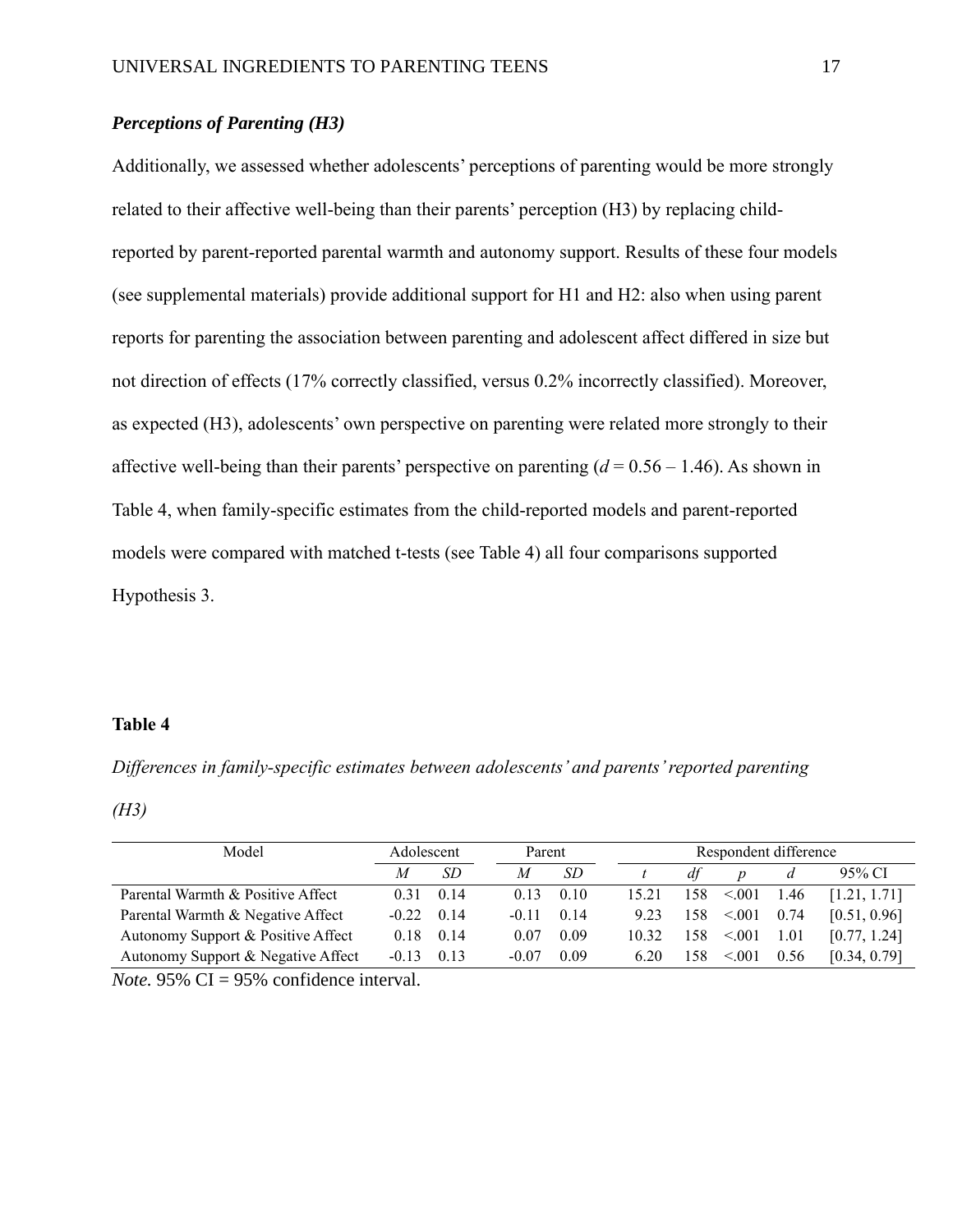# *Sensitivity Analysis*

Several preregistered sensitivity analyses were conducted to assess the robustness of the findings. The universality without uniformity principle  $(H1 \& H2)$  was supported in most additional models (90%), in which we (1) doubled the number of iterations to estimate the model, (2) excluded participants with few datapoints, (3) used parent-reported parenting, (4) assessed lagged effects, (5) did not control for prior day affect, (6) and varied the number of participants numbers of assessments ( $t = 10$ ,  $t = 25$ ,  $t = 50$ ,  $t = 75$ ) (for a detailed description: see supplemental materials).

## *Exploring Moderators to Explain Individual Differences*

To understand why the effects of parenting within families may be different, we correlated the family-specific results from the child-reported models with theoretically relevant moderators (see Table 5). Adolescent demographics (1/12 tests significant), adolescent personality (3/20 tests significant), and level of parenting (2/8 tests significant) were mostly unrelated to the strength of associations. However, among adolescents with higher overall levels of environmental sensitivity parental warmth and autonomy support were more strongly tied to their positive and negative well-being – and this finding was consistent across four models.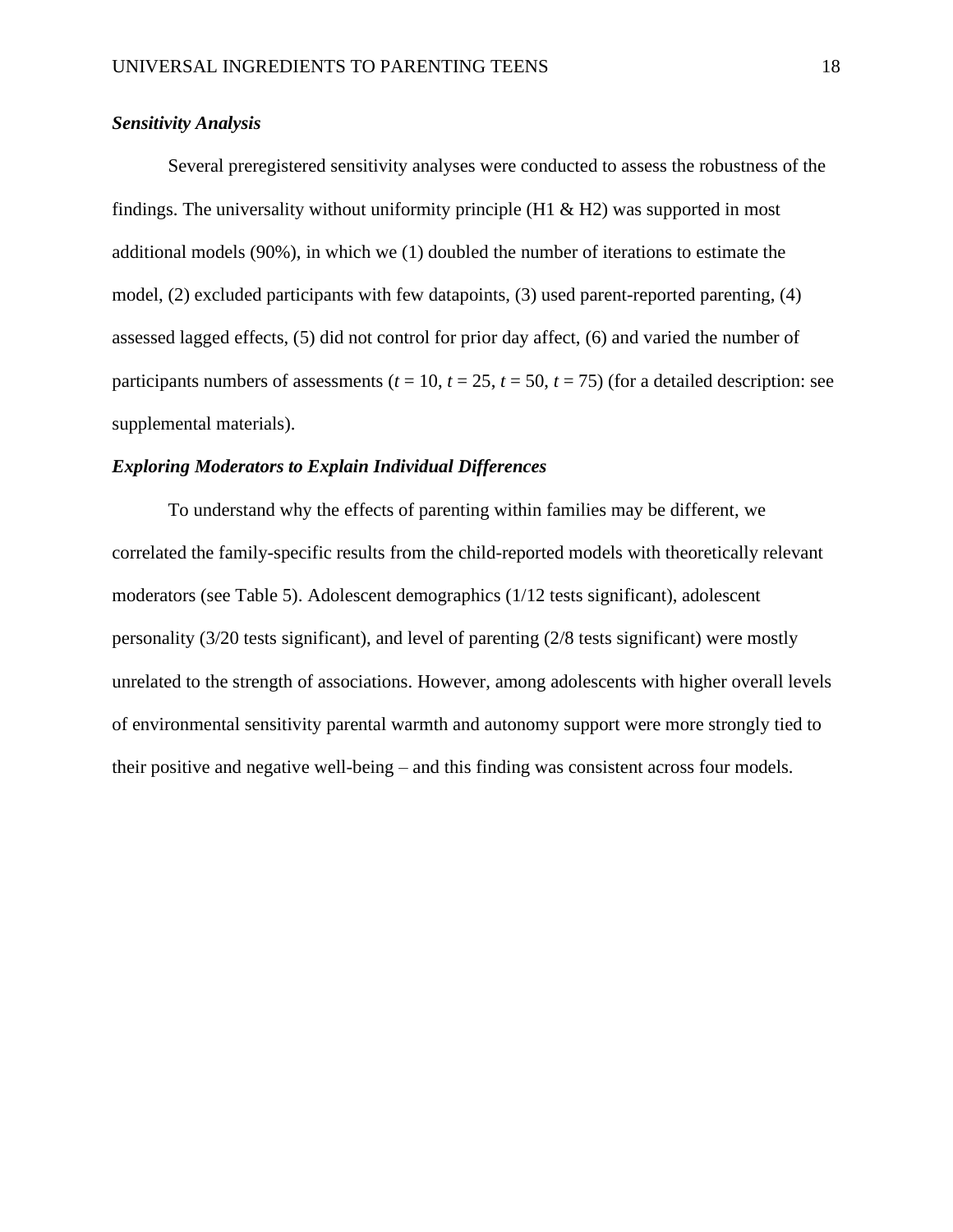# **Table 5**

|                                    | Parental Warmth | Parental Warmth | <b>Autonomy Support</b> | <b>Autonomy Support</b> |  |
|------------------------------------|-----------------|-----------------|-------------------------|-------------------------|--|
|                                    | Positive Affect | Negative Affect | Positive Affect         | Negative Affect         |  |
| <b>Adolescent Demographics</b>     |                 |                 |                         |                         |  |
| Age                                | .09             | .04             | .03                     | $-.01$                  |  |
| Gender                             | .10             | $-.09$          | $.26*$                  | $-.20$                  |  |
| Education                          | $-.03$          | $-.14$          | $-.11$                  | $-.04$                  |  |
| <i><b>Adolescent Traits</b></i>    |                 |                 |                         |                         |  |
| Neuroticism                        | .02             | $-.15$          | $.27*$                  | $-.29*$                 |  |
| Extraversion                       | $-.05$          | .01             | $-.06$                  | $-.01$                  |  |
| <b>Openness</b>                    | .14             | $-.20$          | .09                     | $-.21*$                 |  |
| Agreeableness                      | .04             | $-.07$          | .03                     | .01                     |  |
| Conscientiousness                  | .11             | $-.06$          | .02                     | $-0.00$                 |  |
| <b>Environmental Sensitivity</b>   | $.30*$          | $-.32*$         | $.38*$                  | $-.35*$                 |  |
| Average levels of parenting        |                 |                 |                         |                         |  |
| Average levels of warmth           | .13             | $-.18$          | $-.22*$                 | .19                     |  |
| Average levels of autonomy support | .05             | $-.20*$         | $-.10$                  | $-.02$                  |  |

*Correlates of between-family differences in family-specific parenting-affect associations*

*Note.* Gender was coded  $0 =$  male,  $1 =$  female.

\* Correlation significant (Credibility interval does not contain 0)

## **Discussion**

Whereas some theoretical paradigms in psychology stress that each person is unique and follows the logic of an unpredictable dynamic system<sup>35,36</sup>, other theories stress that some of the mechanisms which drive and determine our thoughts, behaviors and feelings may still hold for each of us<sup>4</sup>. This ongoing debate with regard to this universality versus uniqueness of human functioning, is also clearly visible when it comes to understanding how parenting promotes adolescents' well-being<sup>2,3</sup>. Self-Determination Theory (SDT) would assume that parental warmth and autonomy support are universally beneficial for adolescents' well-being because these parenting dimensions support adolescents' basic psychological needs<sup>5,12</sup>. At the same time, this theory recognizes that adolescents might benefit to a different degree from need-supportive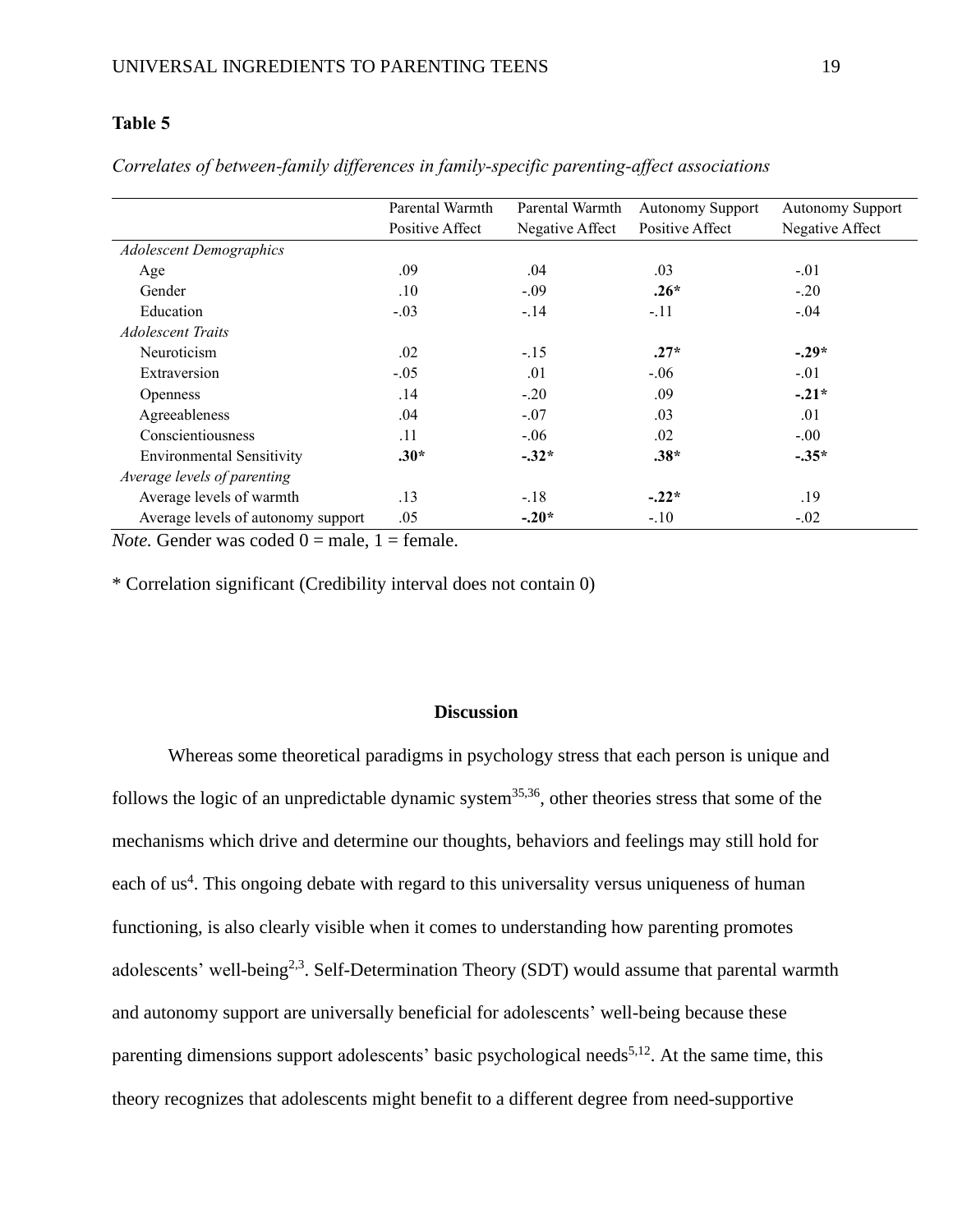parenting<sup>2,21</sup>. One of the consequences of this hypothesis, is that it assumes no child should respond to need-supportive parenting with poorer well-being.

The current study tested this assumption of '*universality without uniformity*' by applying a novel family-specific approach to 159 families. Each of them was followed for 100 days. As such, we could demonstrate that need-supportive parenting was linked to better adolescent wellbeing in 91-98% of the families. And although somewhat different in strength, less than 1% of the families displayed an unexpected pattern (H1 & H2). Furthermore, as predicted, adolescents' own perspective on parenting was more strongly related to their affective well-being than parents view on how need-supportive they were (H3). The extent to which adolescents responded to parenting was partially explained by their stable traits: Adolescents who were more sensitive to environmental influences in general also benefited more from need-supportive parenting in daily life.

## **Universality without Uniformity**

One of the questions many parents have is how to safely navigate their children through adolescence. When are they doing the right thing? And which advice would apply to *their own* child? Theoretically, parental warmth and autonomy support are assumed to universally satisfy adolescents' basic psychological needs, and as such promote subjective well-being for all adolescents<sup>5</sup>. Indeed, in all four preregistered confirmatory models (2 parenting x 2 affect) the way in which parenting related to adolescent's well-being differed in size but not direction of effects. From all 636 family-specific associations, only one contradicted the theoretically assumed predictions (0.2%), and we found 279 times more support for the benefits of needsupportive parenting than evidence against it. Together with several exploratory models (e.g., parent-reported models) this study provided strong and consistent evidence that SDT's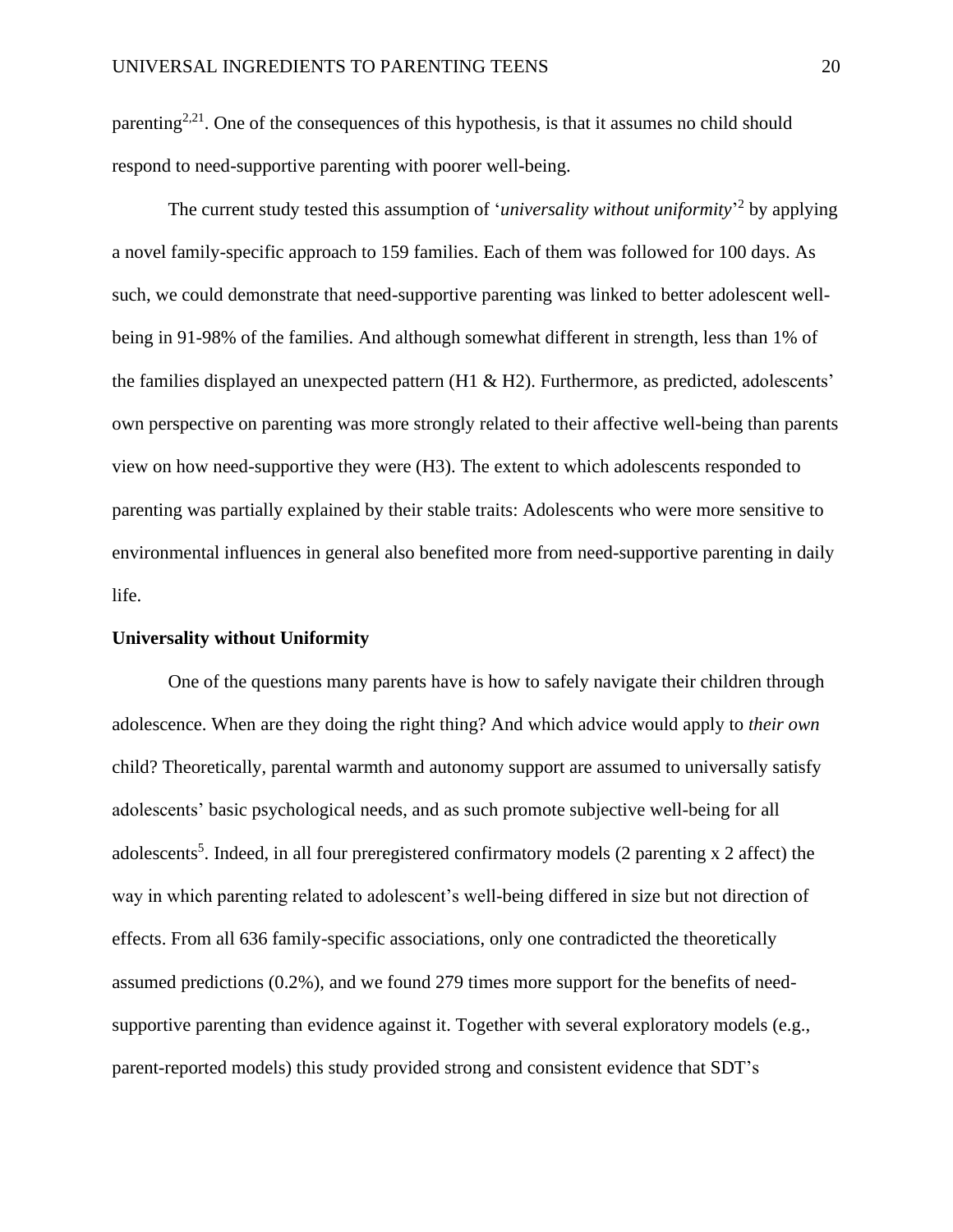*universality without uniformity* principle applies to the everyday lives and interactions of adolescents and their parents. Contrasting relativistic accounts on parenting<sup>3</sup> which suggest parenting effects may be unique for each child, these results stress that need-supportive parenting may be a universal ingredient for parents to promote their adolescent's everyday well-being.

When comparing the positive versus negative dimension of subjective well-being, needsupportive parenting seemed more beneficial for adolescents' positive affect. This finding is in line with the dual pathway perspective on the basic psychological needs. Need-supportive contexts are assumed to play a stronger role in positive developmental outcomes (i.e., the bright pathway) and where need-thwarting contexts would play a stronger role in negative outcomes  $(i.e., the dark pathway)<sup>17,37</sup>$ . Future research which also includes such need-frustrating behaviors, such as psychological control<sup>5,17</sup> are therefore needed to establish whether this universality also holds for parenting practices which are potentially harmful.

Moreover, this study specifically focused on understanding how parenting, an important developmental context, may influence an adolescents' well-being in the everyday lives. Even though strong linkages were found in some families, everyday parenting effects were quite small in others. However, when considering development as a dynamic system<sup>35</sup>, in which everyday interaction may carve out a more stable pattern of functioning, these may still be meaningful. Additionally, small effects may also point to a more stable state of functioning, in which contextual changes no longer impact the child. According to SDT, for instance, adolescents may get desensitized to need-supportive contexts after a longer developmental history of needthwarting experiences<sup>38,39</sup>, such that adolescents no longer respond to new opportunities for need satisfaction. As such, to assess how the everyday interactions with parents ultimately determine an adolescents' developmental course, and vice versa, future research would do well to examine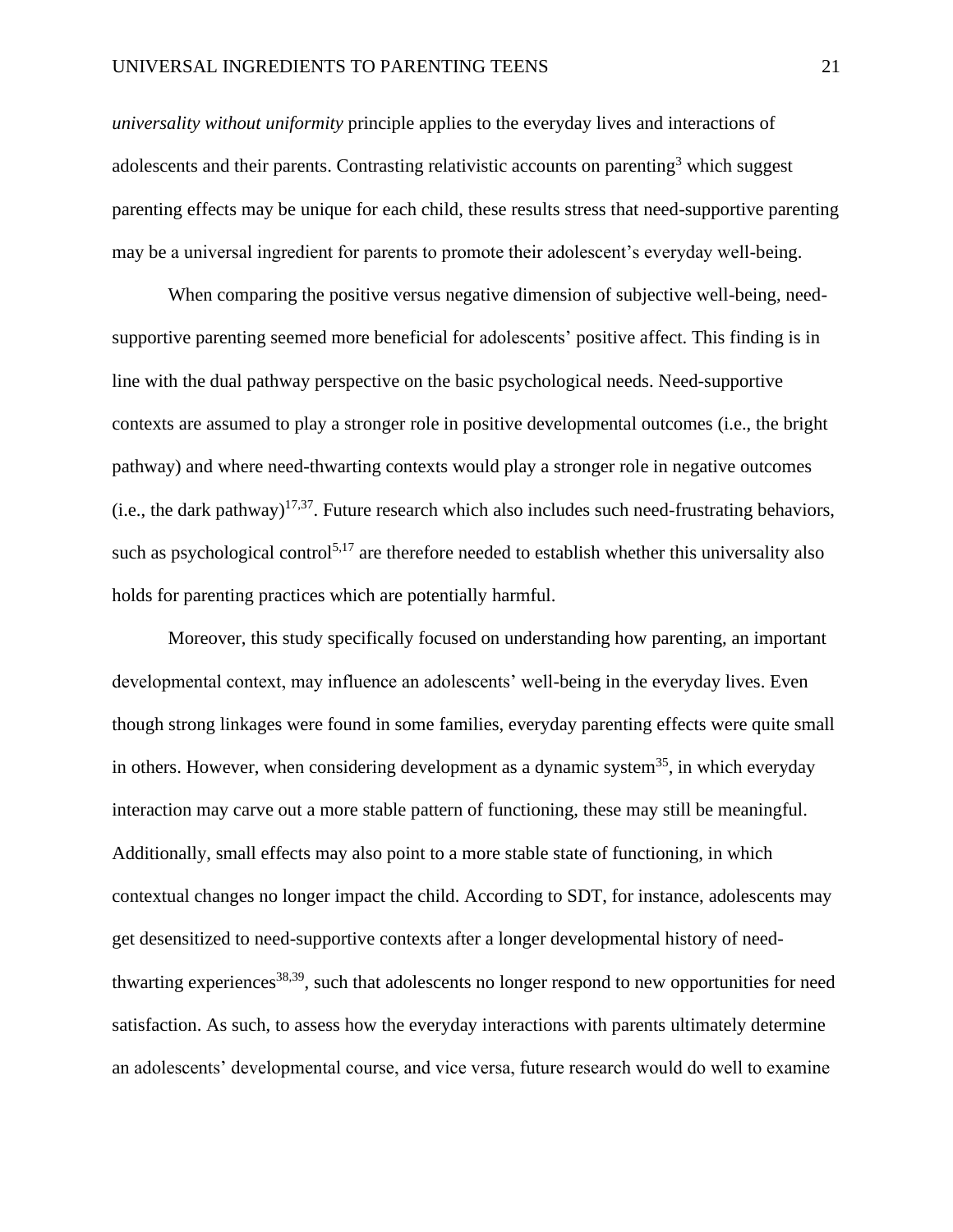adolescents' sensitivity to need-supportive parenting not only at the everyday timescale at which interactions take place, but also across longer periods of time.

## **Exploring Differences between Families**

SDT offers several explanations for the fact that children do not uniformly benefit. In understanding non-uniformity, adolescents' perspectives on parenting were a key factor. The current study found that adolescents' perception of daily parenting was more predictive of their affective well-being than parents' perception thereof. This is consistent with the notion that children's perceptions of parental behavior (rather than actual parental behaviors or parental intentions) ultimately determine children's responses to parenting and their subsequent adjustment<sup>40</sup>. Still, these results do not suggest that it is just a matter of perception, and it is completely trivial what parents are doing. Parents' reports of daily parenting also were found to be universally beneficial to adolescents' daily affective well-being – this finding is helpful in future translational work towards parenting interventions.

Possible reasons why adolescents perceive and/or appraise their environment differently could lie in trait-level differences. Our results confirmed environmental sensitivity theory<sup>23,24</sup>, showing that adolescents who score higher on environmental sensitivity, or related constructs (like neuroticism<sup>24,41</sup>), are not only more sensitive to sensory stimuli (e.g., smells or sounds) but seem also more reactive to need-supportive parenting.

#### **Implications and Limitations**

Answering questions with regard to the universality and uniqueness of human development and functioning requires a new type of research designs, which move beyond the group average. Capitalizing on possibilities to use smartphone technology and data collection software, investing in the gamification of research participation<sup>42</sup>, and using new analytical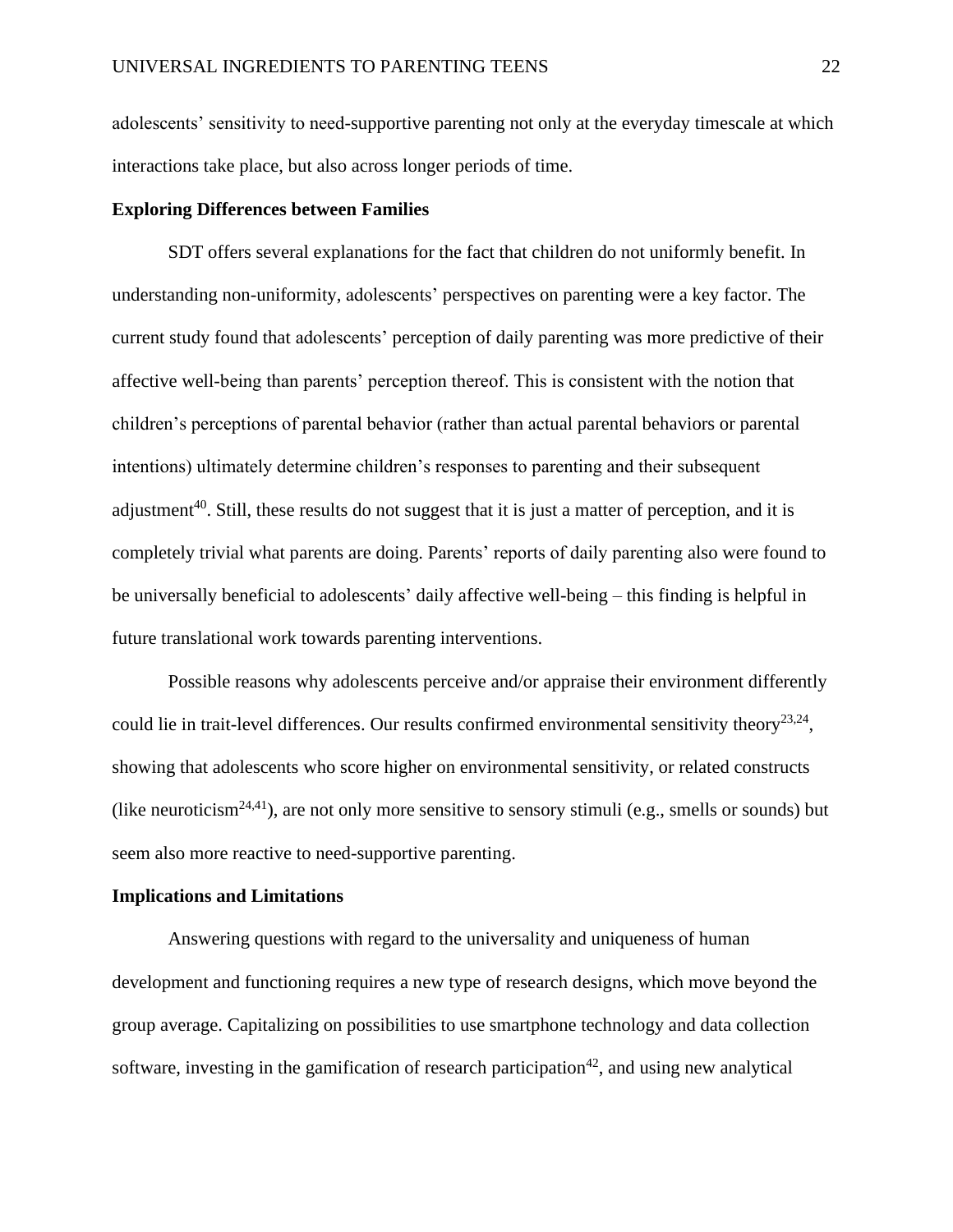techniques for time series data<sup>34</sup>, this unique study has shown for the first time that assessing up to 100 measurements per family is feasible. To the best of our knowledge, this is the longest daily diary study in parenting research ever conducted<sup>33</sup>. Such a design allows to study everyday functioning in each individual and answers fundamental questions about child development. However, being limited by the number of items in our daily questionnaires, it is an open empirical question if these universal effects also apply to other parenting dimensions (e.g., psychological control) or even other environmental factors (e.g., social media)<sup>43</sup>. We therefore reiterate the call of methodologists<sup>28–31</sup> to leverage the current family-specific approach to a wide range of contextual influences (such as friendships, work/school, or social media) and related research questions. This has the potential to unravel the extent of universality and uniqueness of human development and functioning.

With regard to the here studied associations, discovering universal parenting-affect associations is important not only from a fundamental perspective but also from an applied perspective. In practice, ideally, parenting interventions are as universal as possible, but as tailored as needed. Based on the here detected universal associations, promoting need-supportive parenting advice or parenting interventions <sup>44,45</sup> appears quite justified as every child should profit (to a certain amount) when their parent adopts more need-supportive parenting. However, tailored parenting advice might be needed, as children differ in their sensitivity to needsupportive parenting. Parenting advice should address that need supportive-parenting must be provided in a way that matches the child's unique needs and characteristics<sup>45</sup>. Such a parenting advice that applies universal perspectives yet considers the specific features of individual families<sup>45</sup>, would be really putting the universality without uniformity principle into practice.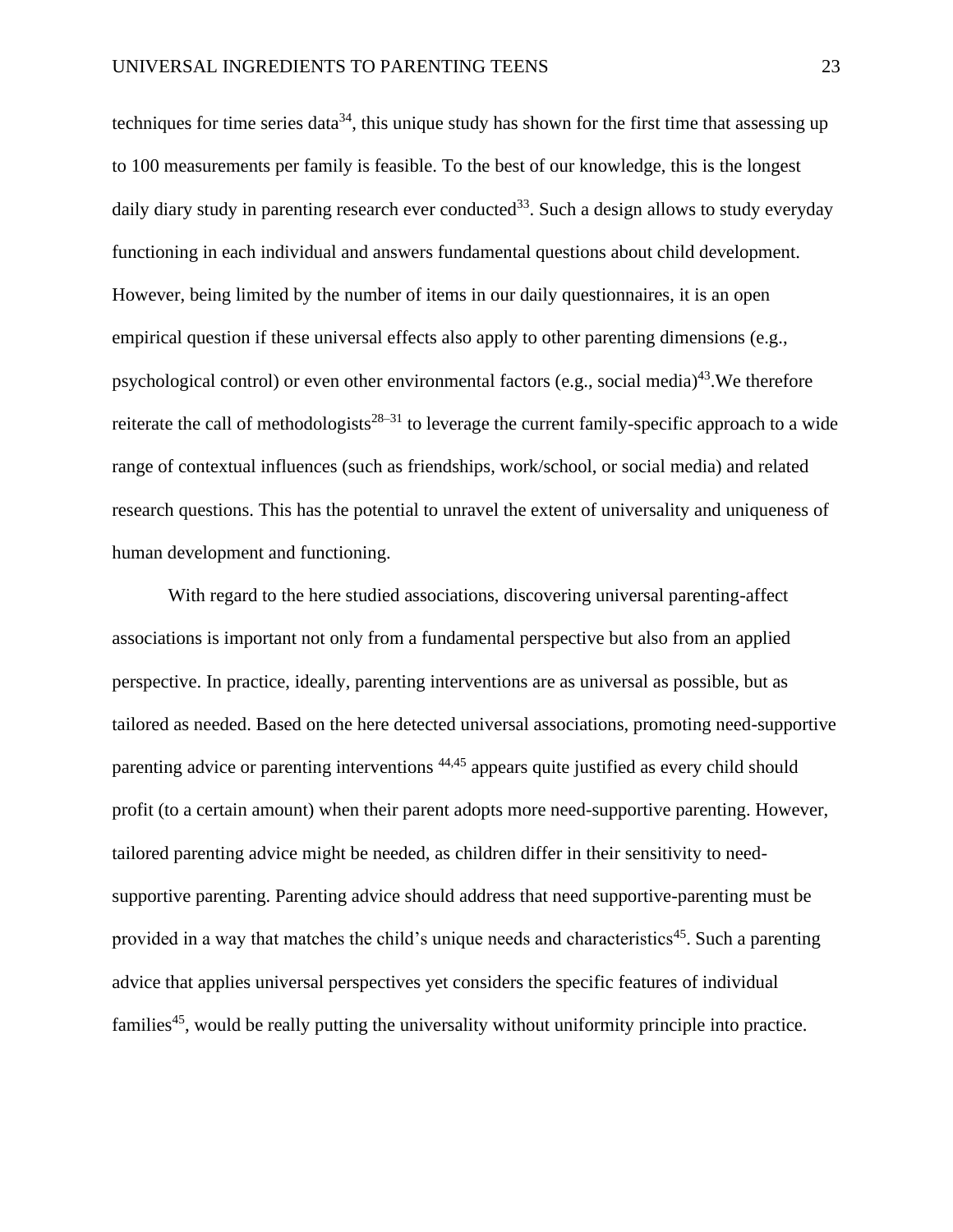However, before such implications can be justified, this novel work calls for rigorous replications, which could also address some of the current shortcomings. Firstly, although our study was powered to detect effects that are typically considered small to medium with 100 datapoints per family (see power analysis), we were still limited in our ability to pick up even smaller family-specific effects. Indeed, the distribution of family-specific effects (see Figure 2) indicated that there were positive associations between need-supportive parenting and affect among virtually all families  $(91\% - 98\%)$  even though only a subgroup  $(29\% - 66\%)$  of effects reached significance. Future research could further increase statistical power by for example including more assessments per family. Secondly, the generalizability of these findings needs to be assessed. It would be valuable (1) to include a more diverse sample in terms of age, socioeconomic status, cultural and ethnical background, (2) to assess several socialization figures (e.g., other parents or teachers) and (3) to include measures to study the mediating pathway of need-satisfaction to better understand the mechanism between parenting and adolescent wellbeing. Thirdly, with assessing *daily* effects, the current study cannot make claims about longterm benefits of need-supportive parenting. It is possible that all adolescents enjoy days when their parents are warm and autonomy-supportive but that not all of them will eventually be happier adults. It is an empirical question, whether these universal short-term effects translate to universal longer-term benefits for adolescents' well-being (galloping horse fallacy) $^{26}$ .

#### **Conclusion**

The ongoing theoretical debate about the universality versus the uniqueness of human functioning and adaptation<sup>21,36</sup>, is also clearly visible in the parenting literature<sup>2,3</sup>. Whereas some theories stress that the effects of parenting highly depend on the child, the parent and the environment<sup>3,35,36</sup> others would argue that universal ingredients exist<sup>2,5</sup>. The current preregistered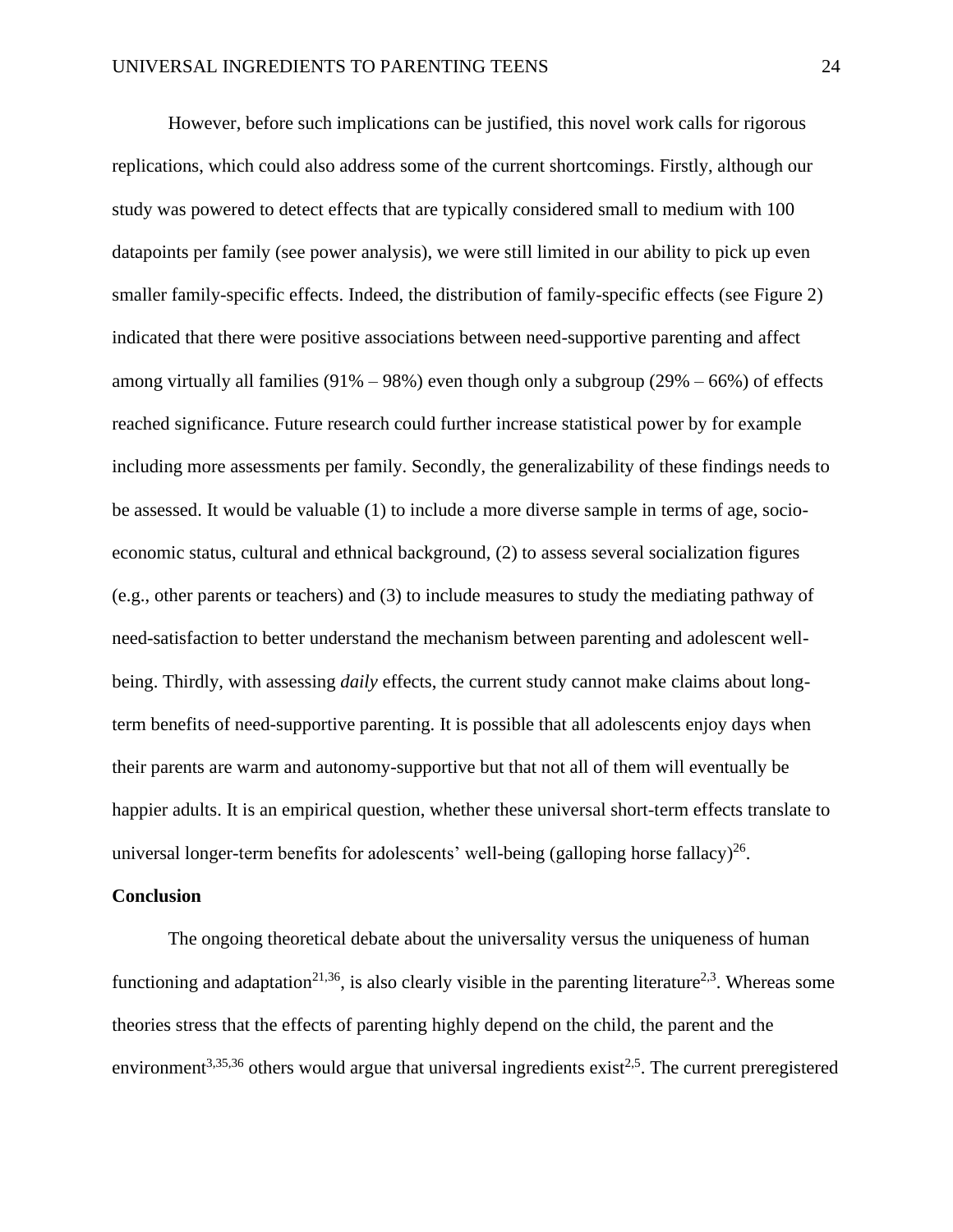100-day diary study among 159 families tested if parenting was uniformly, universally, or uniquely linked to child affective well-being, by using a family-specific paradigm. For each family, we assessed whether and how two dimensions of parenting, which are considered universally beneficial (parental warmth and autonomy support) would predict adolescent affective well-being. Whereas 279 estimates supported this hypothesis, only 1 estimate was significant in the unexpected direction. This study, as such provides robust evidence for the *universalism without uniformity* principle<sup>2</sup>: Parental warmth and autonomy support might benefit adolescents' daily well-being in (almost) all families – and may as such be one of the universal ingredients for parenting teens.

## **Method**

# **Sample**

In the Dutch "100 days of my life" study [\(https://osf.io/5mhgk/\)](https://osf.io/5mhgk/), 159 parent-adolescent dyads took part. Adolescents were on average 13.31 years old  $(SD_{\text{age}} = 1.22, \text{Range}_{\text{age}} = 12 - 16)$ , and more girls (62%), than boys (36%) participated. Some did not identify with either being male or female (2%). Adolescents had different backgrounds. Most adolescents (89%) were born in the Netherlands, and others in other European countries (6%), Asia (2%), North America (1%), South America (1%), or Africa (1%). Adolescents followed different educational tracks: a higher educational track (51% pre-university secondary education), a medium educational track (30% higher general secondary education), a lower educational track (15% pre-vocational secondary education and vocational training) or a mixed educational track (5%).

Participating parents were the biological mother (79%), the biological father of the participating adolescent (19%), or another caregiver  $(n = 1$  adoption mother,  $n = 1$  second mother,  $n = 1$  stepfather). Parents were on average 45.34 years old ( $SD<sub>age</sub> = 4.54$ , Range<sub>age</sub> = 33 –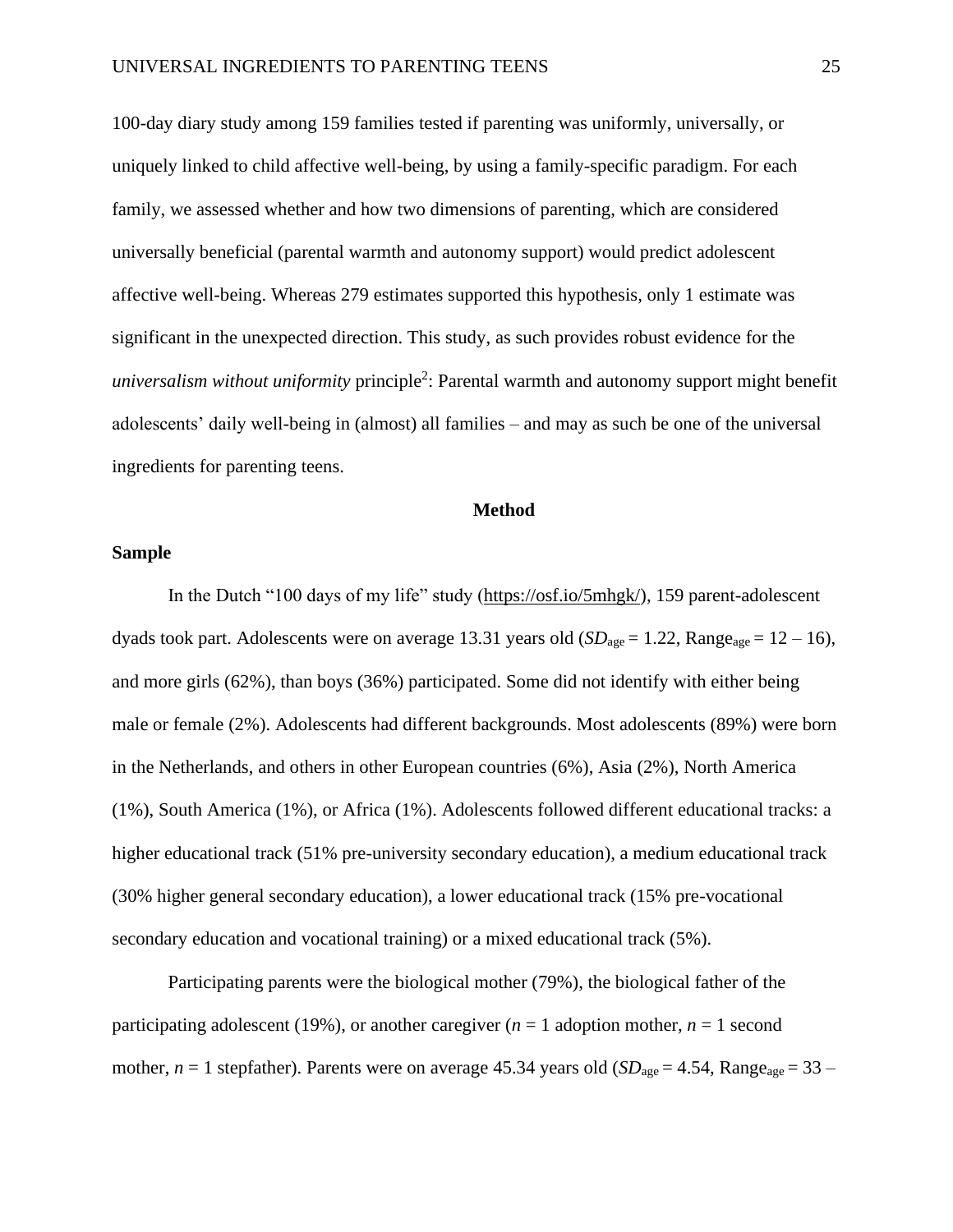55). In terms of educational level, 62% of the parents reported higher education (college or university degree), 25% medium education (vocational/technical training), and 10% of the parents reported lower education (high school diploma). The remaining 3% gave insufficient information to classify them. Parents (87%) were born in the Netherlands, or elsewhere (6% other European countries, 3% Asia, 1% North America, 1% South America, 1% Africa, 1% Australia).

With regard to family compositions, most parent-adolescent dyads lived together (81%), others only lived with the participating parent some days of the month  $(18\%; M = 18$  days per month,  $SD = 4.68$ ; Range =  $5 - 27$ ). One participant indicated not living together with the parents (but did have regular contact with them). Most adolescents had contact with their biological parents (92%), others only with their biological mother (8%). One out of ten adolescents had stepparents. One participant had an adoption mother and adoption father, and another participant had two mothers. Adolescents on average had one sibling (Range  $= 0 - 5$ ).

#### **Procedure**

Most families were informed about the study via two high schools in the Netherlands, with each school consisting of about 2000 students from all educational tracks. These families were contacted by mail, social media, posters, and class visits. Other families heard about the study via the research team by personal communication, social media, and a newsletter to former participants. After a detailed briefing via a video call, interested families signed an online informed consent form and received information on how to install the app. One adolescent (12 – 16 years) and one parent per family were allowed to participate if they had contact with each other nearly every day and both owned a smartphone.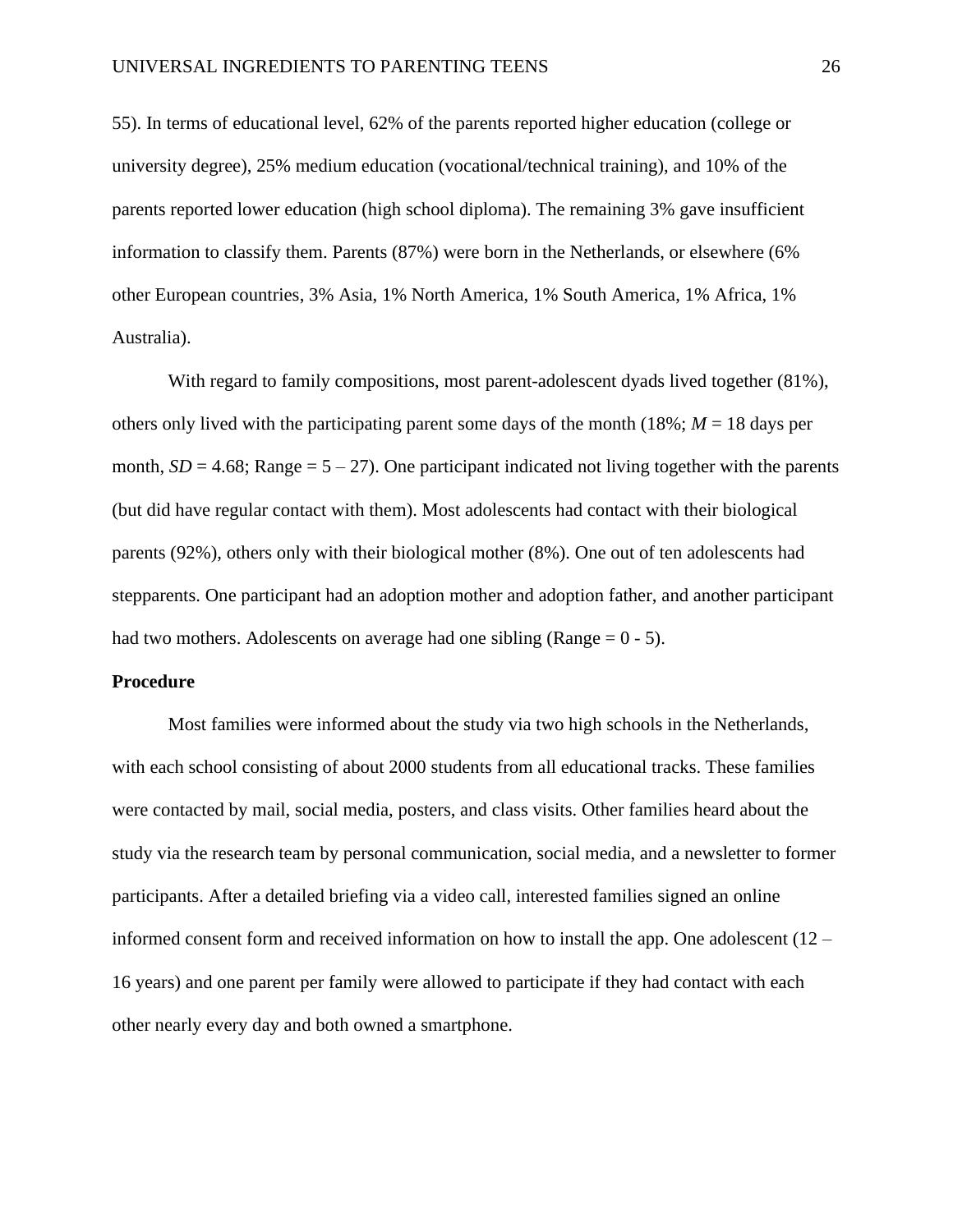For 100 consecutive days (Oct 26, 2020 until Feb 2, 2021), both adolescents and parents answered one daily questionnaire containing  $24 - 28$  items (approx.  $3 - 5$  min) via the Ethica Data app<sup>46</sup> on their own smartphone. Both iOS (61%) and Android (39%) operating systems were used. The questionnaires were available from 5PM until 12PM the next day, and participants were prompted in the evening, depending on their own preference (7PM, 8PM, 9PM or 10PM). After the initial prompt, participants received a maximum of four automatic reminders every 30 minutes and one at 7 AM the next morning. After the 100 days, participants could choose to catch up missed questionnaires by extending their participation period up to 25 days. At the start of the 100 days ('baseline') participants answered additional online questionnaires (ca. 30 – 45 min) about their traits (e.g., Big Five personality and environmental sensitivity).

Participants received a monetary reward for each answered questionnaire and a bonus if they answered 100 daily questionnaires and/or answered 10 questionnaires in a row. Adolescents could receive up to  $\epsilon$ 100 (≈US\$ 113) and parents  $\epsilon$ 50 (≈US\$ 57). Every day 2x $\epsilon$ 10 were raffled among adolescents who answered the daily questionnaire. This study was approved by the Ethical Committee of Tilburg University (RP250). More information about the procedure can be found on OSF [\(https://osf.io/5mhgk/\)](https://osf.io/5mhgk/).

Adolescents answered on average 93 daily questionnaires (Range 24 – 108; total 14,797). On 91 days adolescents also reported to have seen their participating parent (Range  $24 - 108$ , total 14,546). Parents answered on average 97 daily questionnaires (Range 21 – 120; total 15,372) and on 96 days parents reported to have seen their participating adolescent (Range 20 – 120, total 15,201)

### **Materials**

# *Daily measures*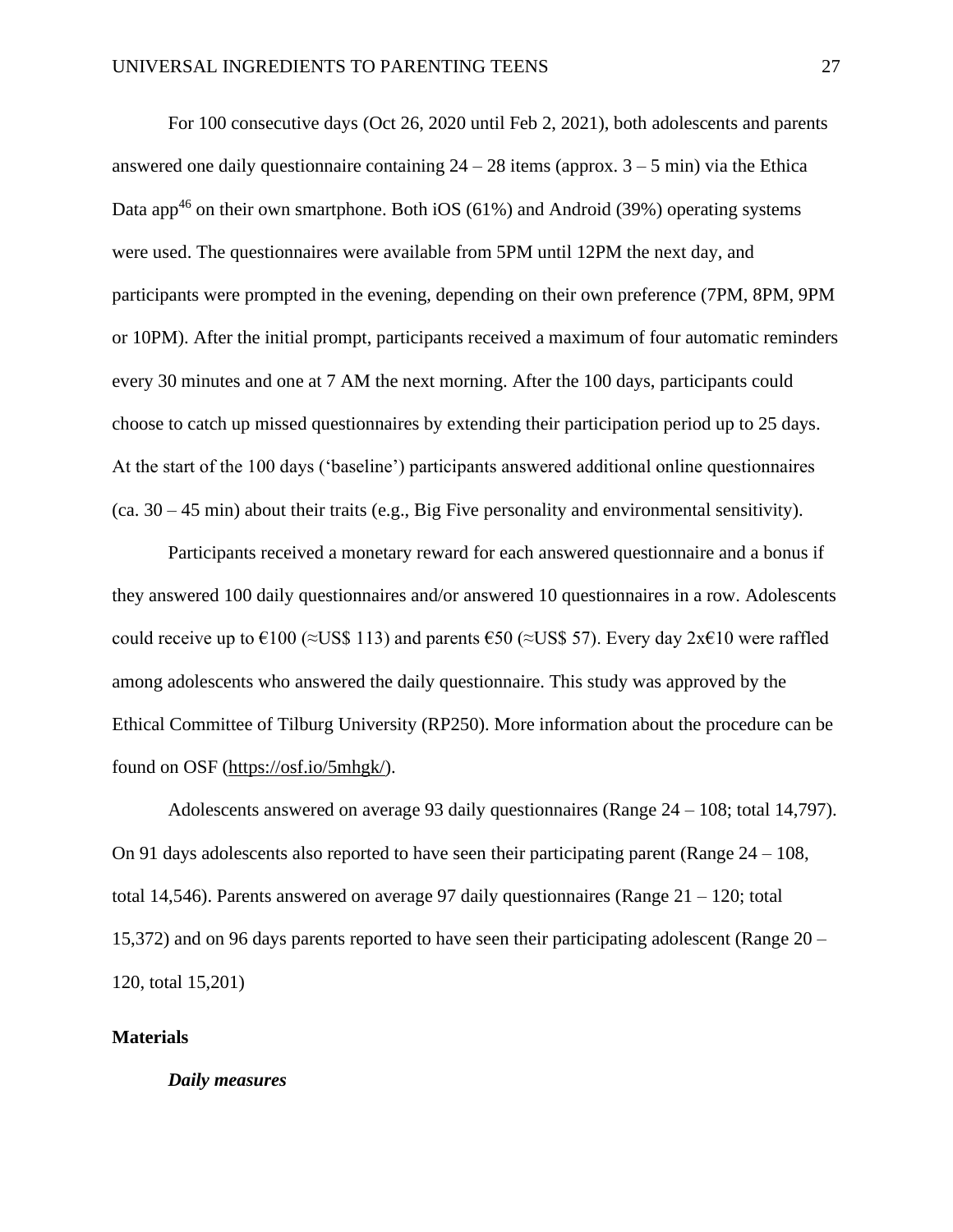All daily diary items were scored on a visual analogue scale ranging from 0 (*Not at all*) to 100 (*Very much*). Visual analogue scales show equal psychometric qualities as Likert scales and high school students prefer them above Likert scales<sup>47,48</sup>.

**Daily Parental Warmth.** Both adolescents and parents rated two items daily about their daily parental warmth. The items were: "The relationship with my mother/father was enjoyable" and "My mother/father showed me that she/he cares for me." These two items tap into the two main components of parental relational support, that is, (a) the provision of affection and (b) parental care and responsiveness  $5,16$ . Parents received parallel questions (e.g., "I showed my child that I cared for him/her."). The items were adapted from a Dutch daily diary study (Research on Adolescent Development and Relationships [RADAR])<sup>49</sup> which were based on the Network of Relationships Inventory (NRI)<sup>50</sup>. Both items correlated strongly at the within-family level (adolescent:  $r = .64$ ; parent:  $r = .56$ ) as well as at the between family-level (adolescent:  $r =$ .85; parent: *r* = .90).

**Daily Parental Autonomy Support.** Both adolescents and parents rated two items daily about their daily parental autonomy support. The items were: "My mother/father allowed me to make my own plans." and "My mother/father took my point of view into account.". These items aim to capture the two main components of parental autonomy support, that is, (a) the provision of choice and allowance of independent decision-making and (b) acknowledgment and interest in the adolescents' perspective<sup>5,6</sup>. Parents received parallel questions. The items were adapted from a Dutch daily autonomy support scale<sup>17</sup> which consisted of 4 items and was based on the Perception of Parents Scale  $(POPS)^{51}$ . The items correlated moderately strong at the withinfamily level (adolescent:  $r = .46$ ; parent:  $r = .34$ ) and strongly at the between-family level (adolescent: *r* = .76; parent: *r* = .70).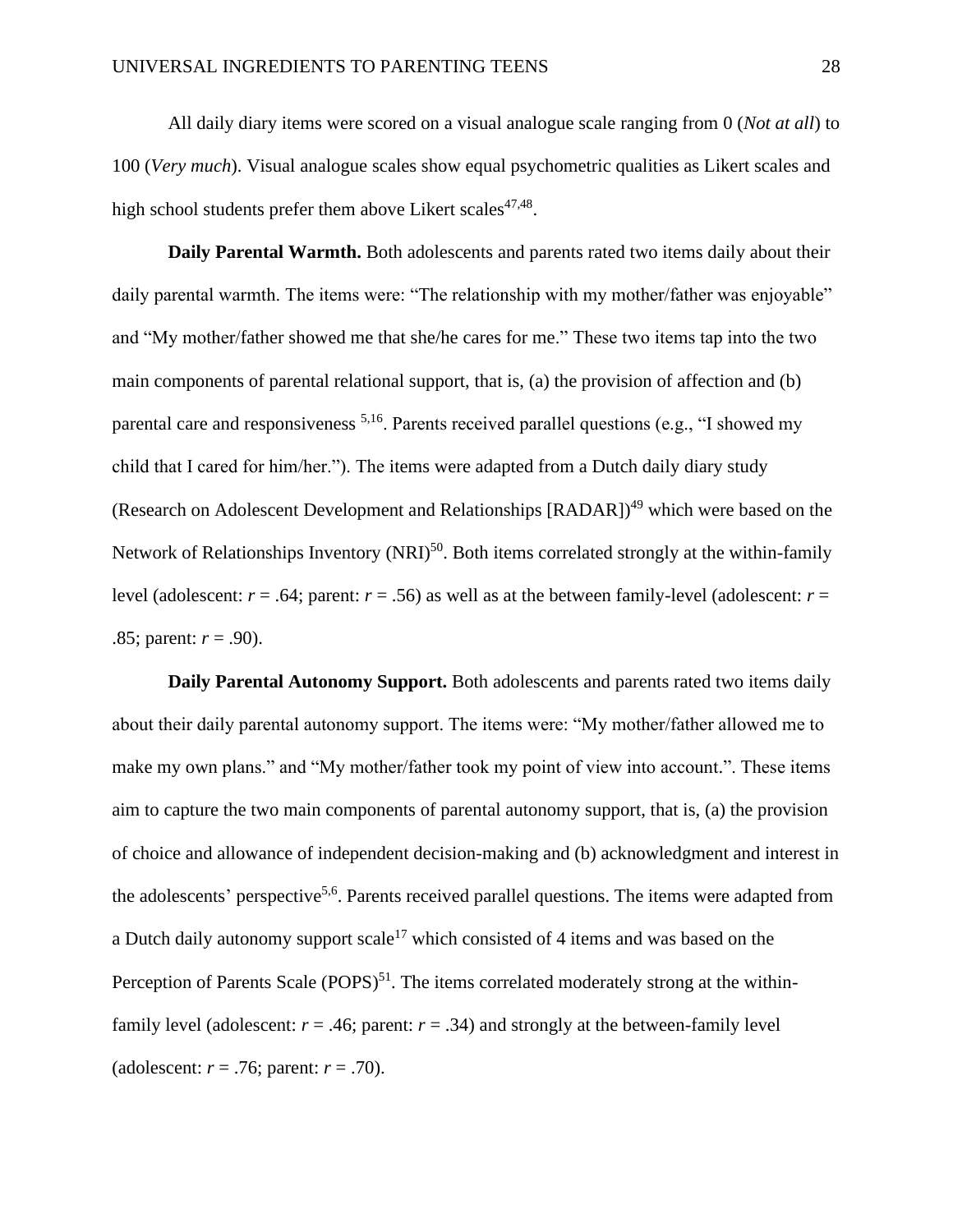**Daily Positive and Negative Affect***.* Adolescents rated daily their positive affect ("joyful" and "happy") and negative affect ("mad", "afraid", and "sad"). These scales are a shortened version of the Positive and Negative Affect Schedule for Children (PANAS-C)<sup>9</sup>. The current items were chosen, based on previous work on psychometric properties of the Dutch scale<sup>19,52</sup> and theoretical considerations to assess the basic emotions (happiness, anger, anxiety  $\&$ sadness). The items for positive affect correlated highly at the within- and between-family level (within:  $r = .76$ ; between:  $r = .95$ ). The scale for negative affect also showed good internal consistency at the within- and between-family level ( $\omega_{\text{within}} = .71$ ;  $\omega_{\text{between}} = .92$ ).

## *Baseline measures*

**Big Five personality**. Adolescents answered the short version in easy language of the Dutch Big Five Inventory-2<sup>53</sup> during the baseline assessment. They answered 30 items on a 5point Likert scale (1 "totally disagree" to 5 "totally agree"). Five subscales were calculated: Neuroticism (e.g., "I worry a lot."), Extraversion (e.g., "I am outgoing and sociable."), Openness (e.g., "I am fascinated by art, music or literature."), Agreeableness (e.g., "I am compassionate and have a soft heart.") and Conscientiousness (e.g., "I keep things need and tidy."). The scales' internal consistencies ranged from  $\omega_{\text{between}} = .65$  to .80.

**Environmental Sensitivity.** Adolescents answered the Short Version of the Dutch Hypersensitivity Child Scale  $HSC$ ; 41 during the baseline assessment. They answered 12 items on a 7-point Likert scale (1 "Not at all" to 7 "Extreme"). An example item is: "I notice when small things have changed in my environment.". The scale showed good internal consistency ( $\omega_{between}$  $= .74$ ).

## **Preregistered Analysis Plan**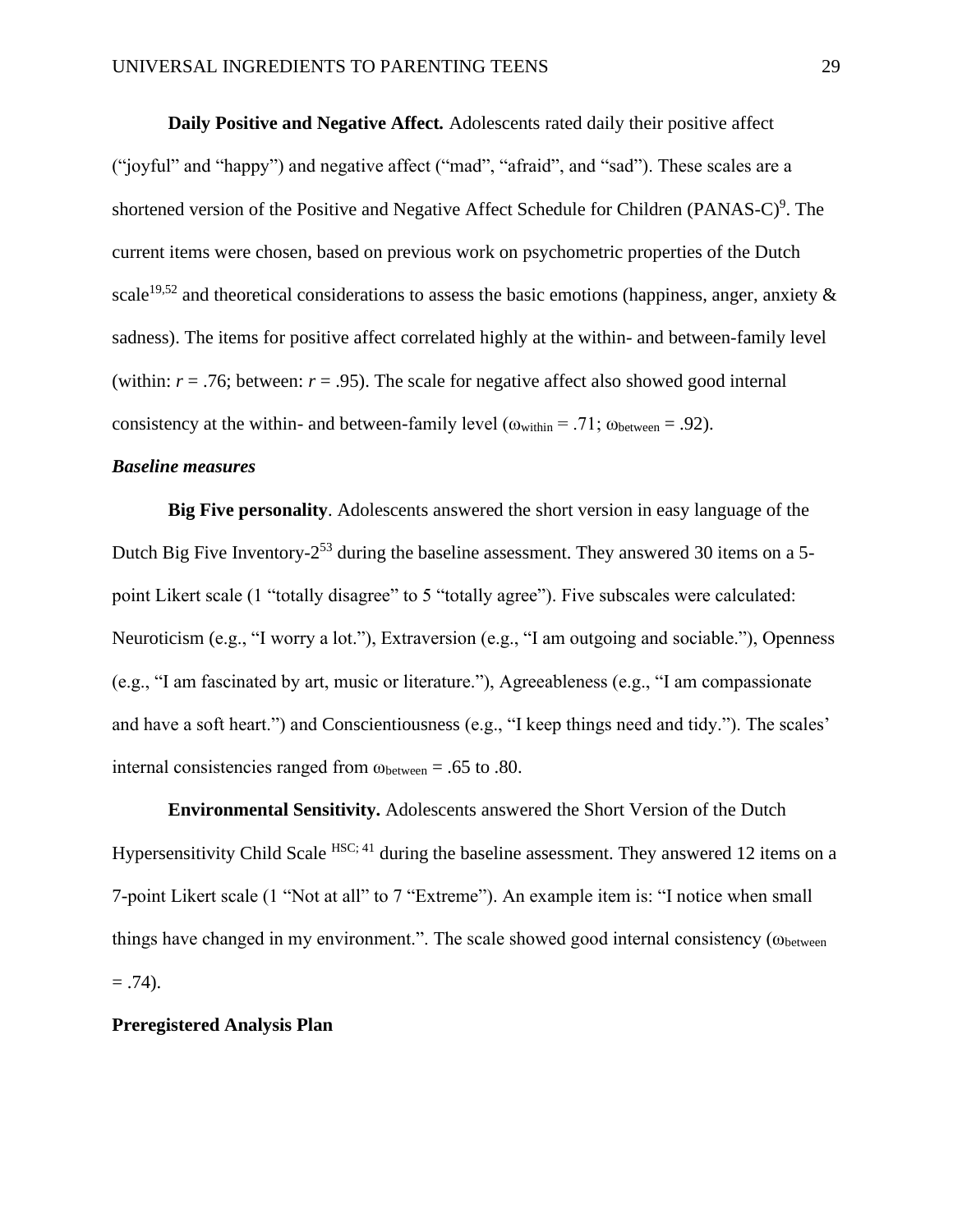The analysis plan and hypotheses were preregistered before the data were accessed (see: [https://osf.io/j26k8\)](https://osf.io/j26k8). Dynamic Structural Equation Modelling (DSEM) was used in this study, which combines Bayesian multilevel modeling with  $n = 1$  time-series modeling and structural equation modelling  $34$ . The strength of this unified approach is that the model uses all information from all families to obtain more stable family-specific estimates (i.e., one estimate per individual family). Together this allows to assess in how many families parental warmth and autonomy support are related to affective well-being in theoretically predicted ways.

As time (i.e., days in the study) explained less than 1% of the variance in multi-level regression models, and visual inspection did not reveal nonstationary patterns, we assumed stationarity. The DSEM models were specified as bivariate multilevel autoregressive models (ML-AR) separately in 8 models (2 (parenting)  $x$  2 (affect)  $x$  2 (respondent)). The model contained two distinct levels of analyses. Firstly, at the within-family level, affect was predicted by previous day affect and same day parenting. We chose to statistically control for previous day affect to account for the temporal dependencies in the diary data. Effects at the within-family level were specified as random effects, allowing a different estimated effect per family. Secondly, at the between-family level, we examined variance around the within-family effect, and we added an association between stable levels of parenting and affect. Moreover, this is the level where we added moderators, to understand whether stable differences between individuals (e.g., in their personality) can explain different effects within families.

We conclude that parenting-affect associations are *not uniform* but differ in size (H1) if the between-person variance around family-specific estimates is meaningful (i.e., the standard deviation of the random effect is at least 25% of the absolute value of the fixed effect)  $^{28}$ . Inspecting family-specific estimates, as well as their family specific significance, we conclude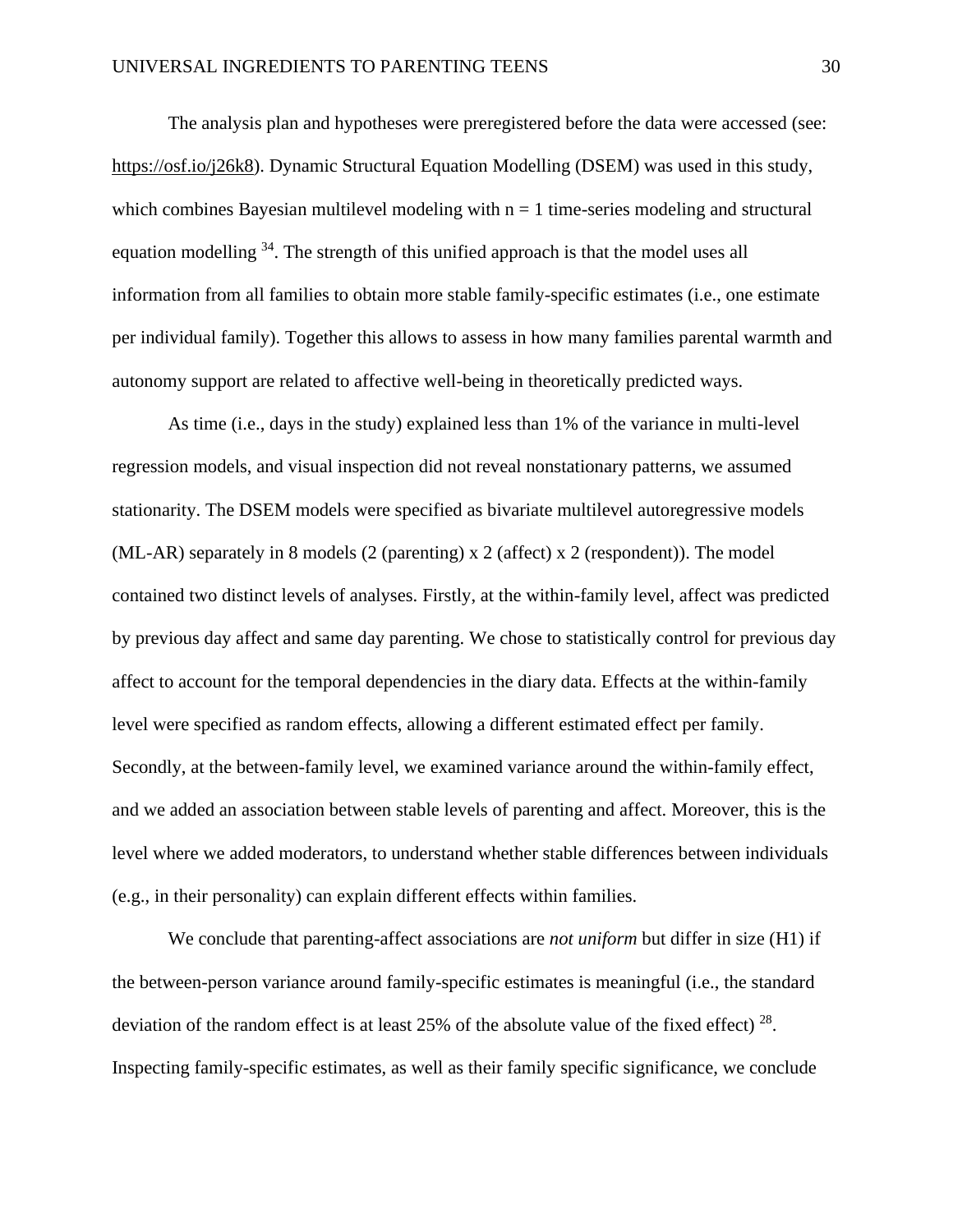that parenting-affect associations are *universal* (H2), if three preregistered conditions are met: (a) <5% of participants show statistically significant family-specific effects that contradict the theory, (b) at least three times more participants show significant family-specific effects in line with theory, and  $(c) \ge 10\%$  of participants have significant family-specific effects. Finally, we can conclude that adolescents' perception of parenting is more closely related to their affect (H3) if family-specific estimates of child-reported models are significantly stronger (matched t-tests with an alpha level of 5%) than family-specific estimates of the parent-reported models.

## **Power Analysis**

One unique feature of the current study is that we estimated family-specific effects (H2). Power for our analysis could not be derived analytically. We therefore approximated the power to detect significant effects for a single family post-hoc, using a multiple regression framework with two predictors in G\*Power, we estimated that with the average number of observations ( $t =$ 91), we could detect with 80% power an effect that explains 8% variance ( $\beta \approx .28$ ). Smaller effects that explain 5% ( $\beta \approx .22$ ) or 1% of the variance ( $\beta \approx .10$ ) could only be detected with 58% and 16% power, respectively. When we compare family-specific effects from child-reported models and parent-reported models (H3), analyses in G\*Power indicate that these matched t-tests can detect small effects ( $d = .22$ ) with 80% power. For all power analyses, we applied an  $\alpha$ -level of 5% (two-tailed).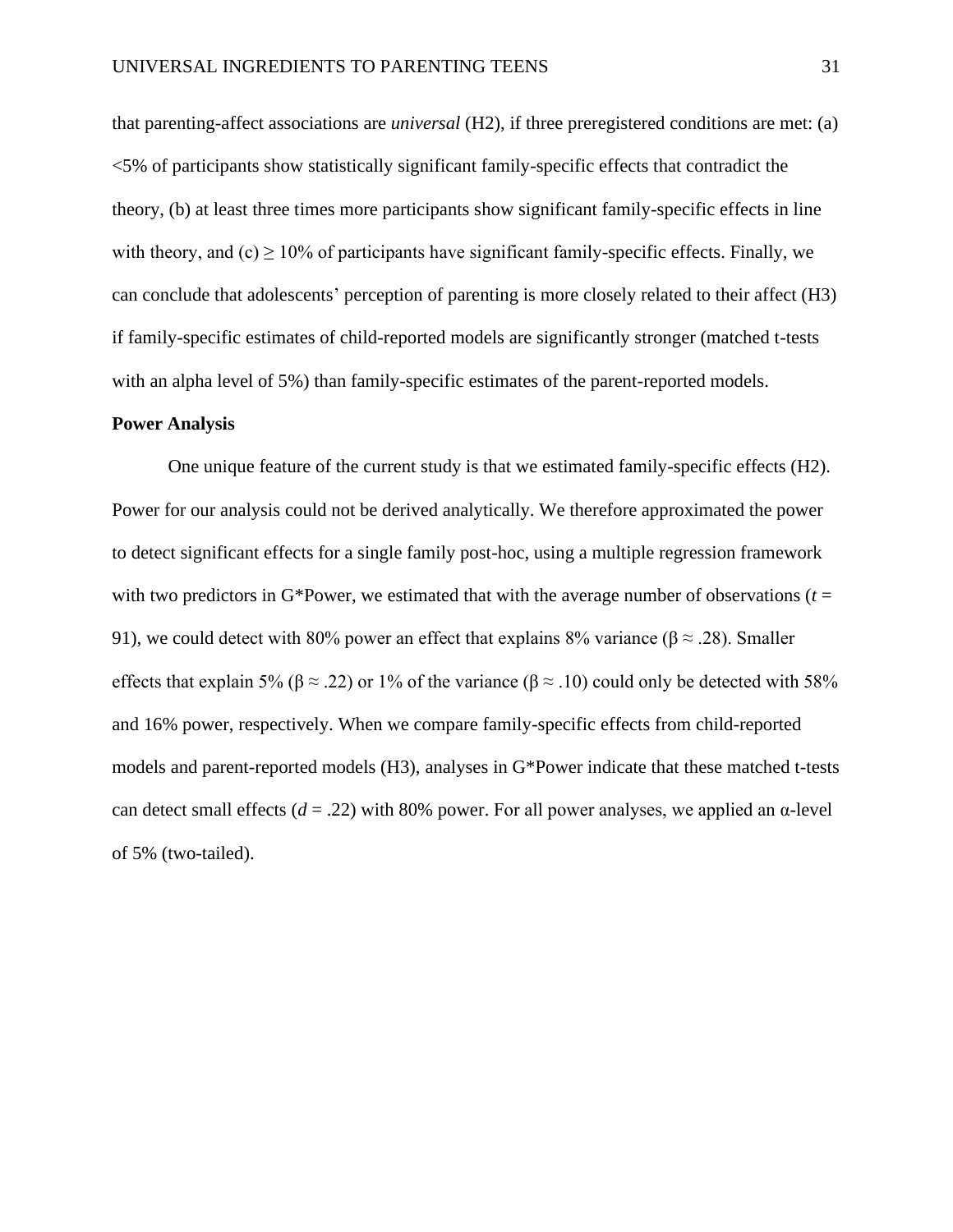# **References**

- 1. Smetana, J. G. Current research on parenting styles, dimensions, and beliefs. *Curr. Opin. Psychol.* **15**, 19–25 (2017).
- 2. Soenens, B., Vansteenkiste, M. & Van Petegem, S. Let us not throw out the baby with the bathwater: Applying the principle of universalism without uniformity to autonomysupportive and controlling parenting. *Child Dev. Perspect.* **9**, 44–49 (2015).
- 3. Grusec, J. E. What is the nature of effective parenting? It depends. in *What can parents do? New Insights into the Role of Parents in Adolescent Problem Behavior* (eds. Kerr, M., Stattin, H. & Engels, R. C. M. E.) 239–257 (John Wiley & Sons, 2008).
- 4. Ryan, R. M. & Deci, E. L. *Self-Determination Theory - Basic Pychological Needs in Motivation, Development , and Wellness*. (The Guilford Press, 2017).
- 5. Soenens, B., Deci, E. L. & Vansteenkiste, M. How parents contribute to children's psychological health: The critical role of psychological need support. in *Development of self-determination through the life-course* 171–187 (2017).
- 6. Marbell-Pierre, K. N., Grolnick, W. S., Stewart, A. L. & Raftery-Helmer, J. N. Parental Autonomy Support in Two Cultures: The Moderating Effects of Adolescents' Self-Construals. *Child Dev.* **90**, 825–845 (2019).
- 7. Mabbe, E., Soenens, B., Vansteenkiste, M. & Van Leeuwen, K. Do Personality Traits Moderate Relations Between Psychologically Controlling Parenting and Problem Behavior in Adolescents? *J. Pers.* **84**, 381–392 (2016).
- 8. Ben-Arieh, A., Casas, F., Frønes, I. & Korbin, J. E. Multifaceted concept of child wellbeing. in *Handbook of child well-being: theories, methods and policies in global perspective* 1–3258 (2014). doi:10.1007/978-90-481-9063-8.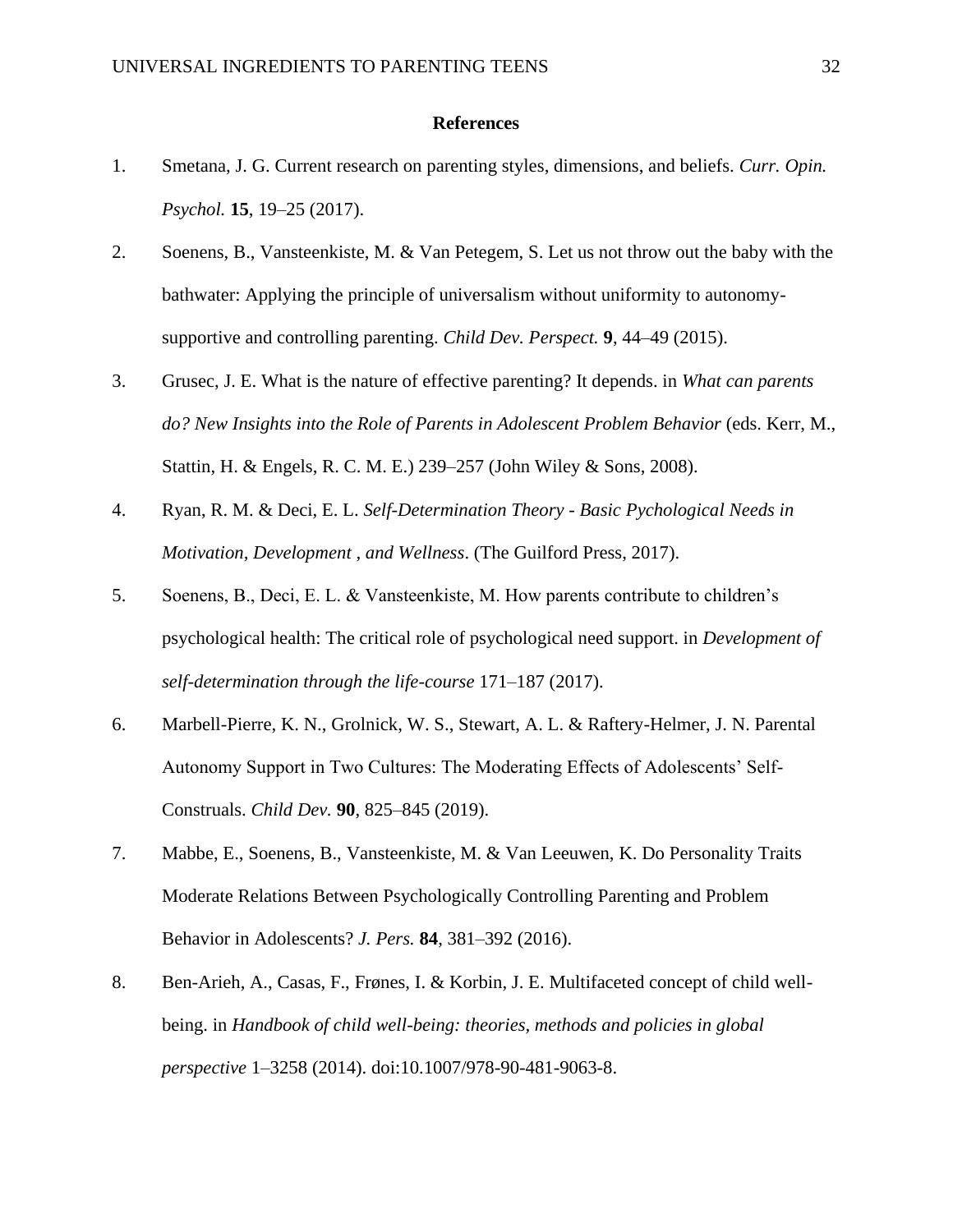- 9. Ebesutani, C. *et al.* The 10-item positive and negative affect schedule for children, child and parent shortened versions: application of item response theory for more efficient assessment. (2012) doi:10.1007/s10862-011-9273-2.
- 10. Deci, E. L. & Ryan, R. M. The " What " and " Why " of Goal Pursuits : Human Needs and the Self-Determination of Behavior. *Psychol. Inq.* **11**, 227–268 (2000).
- 11. Ryan, R. M. & Deci, E. L. Self-determination theory and the facilitation of intrinsic motivation, social development, and well-being. *Am. Psychol.* **55**, 68–78 (2000).
- 12. Joussemet, M., Landry, R. & Koestner, R. A Self-Determination Theory Perspective on Parenting. (2008) doi:10.1037/a0012754.
- 13. Thomaes, S., Sedikides, C., van den Bos, N., Hutteman, R. & Reijntjes, A. Happy To Be "Me?" Authenticity, Psychological Need Satisfaction, and Subjective Well-Being in Adolescence. *Child Dev.* **88**, 1045–1056 (2017).
- 14. Laporte, N. *et al.* The role of daily need crafting in daily fluctuations in adolescents' needbased and affective experiences. *Motiv. Emot.* (2021) doi:10.1007/s11031-021-09921-2.
- 15. Costa, S., Cuzzocrea, F., Gugliandolo, M. C. & Larcan, R. Associations Between Parental Psychological Control and Autonomy Support, and Psychological Outcomes in Adolescents: The Mediating Role of Need Satisfaction and Need Frustration. *Child Indic. Res.* **9**, 1059–1076 (2016).
- 16. Vansteenkiste, M. & Soenens, B. *Vitamines voor groei: ontwikkeling voeden vanuit de Zelf-Determinatie Theorie*. (Acco, 2015).
- 17. Van der Kaap-Deeder, J., Vansteenkiste, M., Soenens, B. & Mabbe, E. Children's Daily Well-Being: The Role of Mothers', Teachers', and Siblings' Autonomy Support and Psychological Control. *Dev. Psychol.* **53**, 237–251 (2017).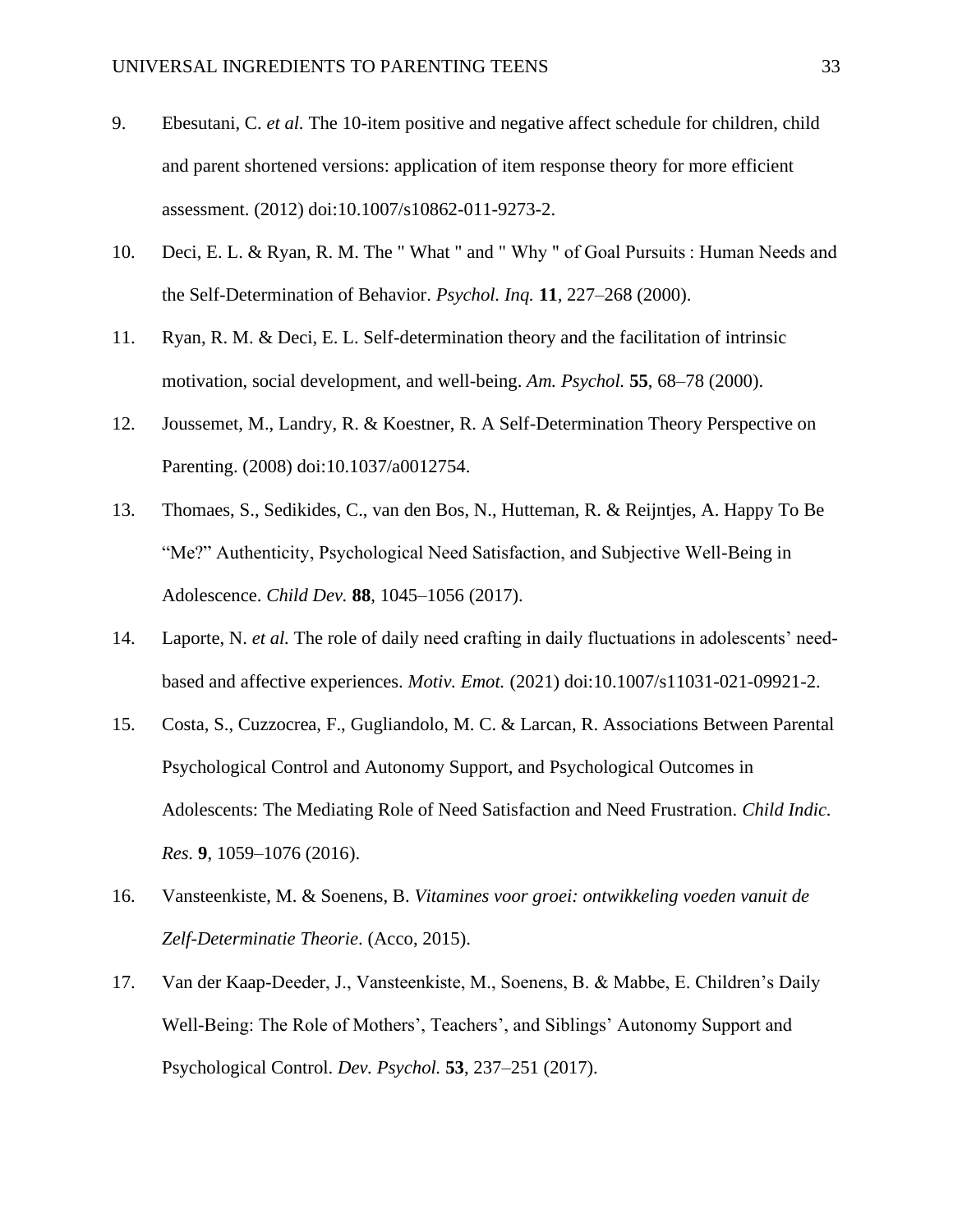- 18. Vansteenkiste, M., Ryan, R. M. & Soenens, B. *Basic psychological need theory: Advancements, critical themes, and future directions*. *Motivation and Emotion* vol. 44 (Springer US, 2020).
- 19. Bülow, A., Van Roekel, E., Boele, S., Denissen, J. & Keijsers, L. Parent-adolescent interaction quality and adolescent affect - an experience sampling study on effect heterogeneity. *Child Dev.* (2022).
- 20. Janssen, L. H. C., Elzinga, B. M., Verkuil, B., Hillegers, M. H. J. & Keijsers, L. The link between parental support and adolescent negative mood in daily life: between-person heterogeneity in within-person processes. *J. Youth Adolesc.* 271–285 (2020) doi:10.1007/s10964-020-01323-w.
- 21. Ryan, R. M., Soenens, B. & Vansteenkiste, M. Reflections on self-determination theory as an organizing framework for personality psychology: Interfaces, integrations, issues, and unfinished business. *J. Pers.* **87**, 115–145 (2019).
- 22. Waterschoot, J., Vansteenkiste, M. & Soenens, B. The effects of experimentally induced choice on elementary school children's intrinsic motivation: The moderating role of indecisiveness and teacher–student relatedness. *J. Exp. Child Psychol.* **188**, 104692 (2019).
- 23. Pluess, M. Individual Differences in Environmental Sensitivity. *Child Dev. Perspect.* **9**, 138–143 (2015).
- 24. Greven, C. U. *et al.* Sensory Processing Sensitivity in the context of Environmental Sensitivity: A critical review and development of research agenda. *Neurosci. Biobehav. Rev.* **98**, 287–305 (2019).
- 25. Chirkov, V. I. & Ryan, R. M. z. Parent and teacher autonomy-support in Russian and U.S.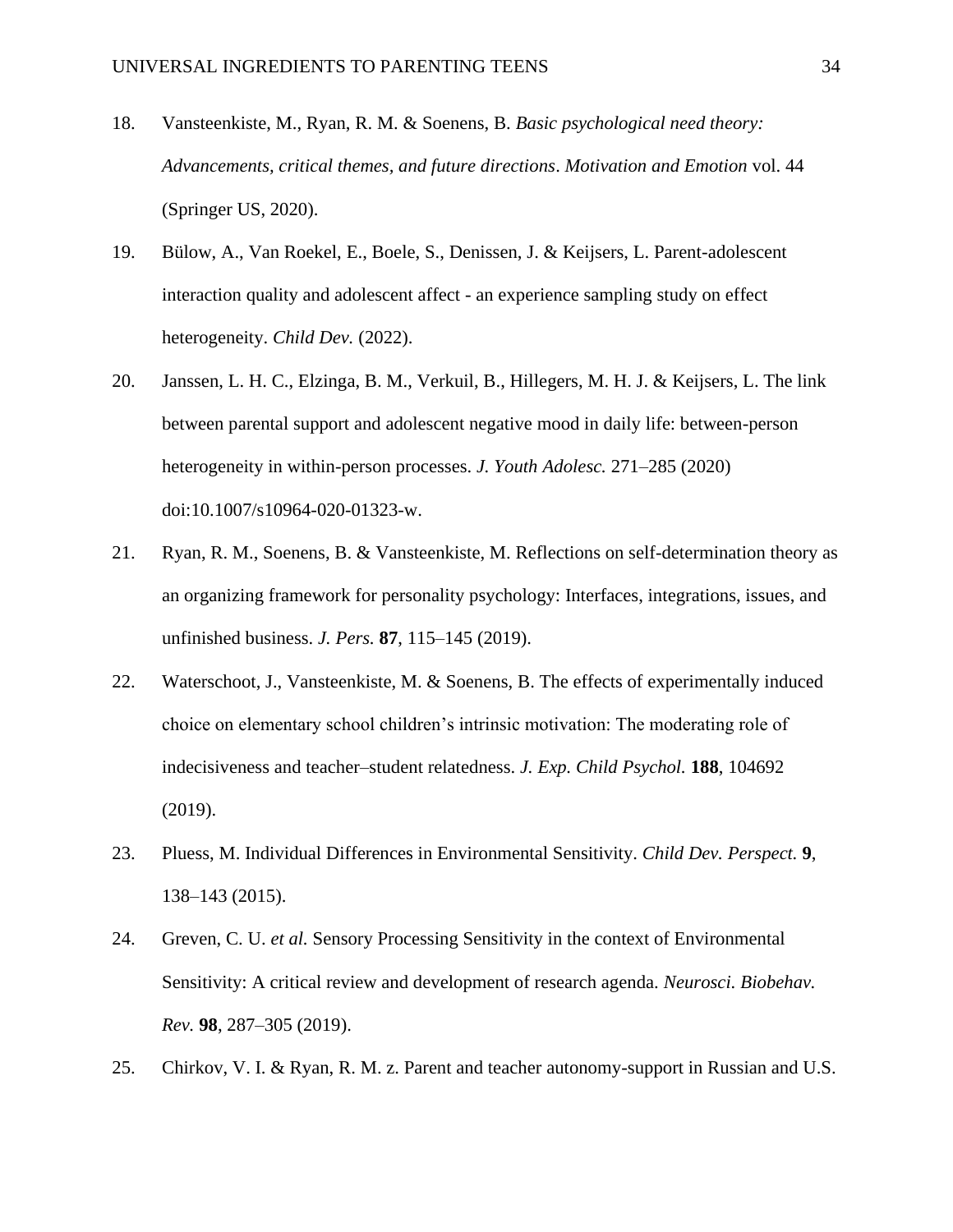Adolescents: Common effects on well-being and academic motivation. *J. Cross. Cult. Psychol.* **32**, 618–635 (2001).

- 26. Keijsers, L. & Van Roekel, E. Longitudinal methods in adolescent psychology: where could we go from here? And should we? in *Reframing adolescent research* (eds. Hendry, L. B. & Kloep, M.) 70–91 (2018).
- 27. Rose, T. *The end of average: How to succeed in a world that values sameness*. (Penguin, 2016).
- 28. Bolger, N., Zee, K. S., Rossignac-Milon, M. & Hassin, R. R. Causal processes in psychology are heterogeneous. *J. Exp. Psychol. Gen.* **148**, 601–618 (2019).
- 29. Molenaar, P. C. M., Sinclair, K. O., Rovine, M. J., Ram, N. & Corneal, S. E. Analyzing developmental processes on an individual level using nonstationary time series modeling. *Dev. Psychol.* **45**, 260–271 (2009).
- 30. Nesselroade, J. R. & Molenaar, P. C. M. Emphasizing Intraindividual Variability in the Study of Development Over the Life Span Concepts and Issues. in *The Handbook of Life-Span Development* (eds. Lerner, R. M., Lamb, M. E. & Freund, A. M.) 30–54 (2010).
- 31. Grice, J. W. *et al.* Persons as Effect Sizes. *Adv. Methods Pract. Psychol. Sci.* **3**, 443–455 (2020).
- 32. Repetti, R. L., Reynolds, B. M. & Sears, M. S. Families under the microscope: Repeated sampling of perceptions, experiences, biology, and behavior. *J. Marriage Fam.* **77**, 126– 146 (2015).
- 33. Boele, S., Denissen, J., Moopen, N. & Keijsers, L. Over-time fluctuations in parenting and adolescent adaptation within families: A systematic review. *Adolesc. Res. Rev.* **5**, 317–339 (2020).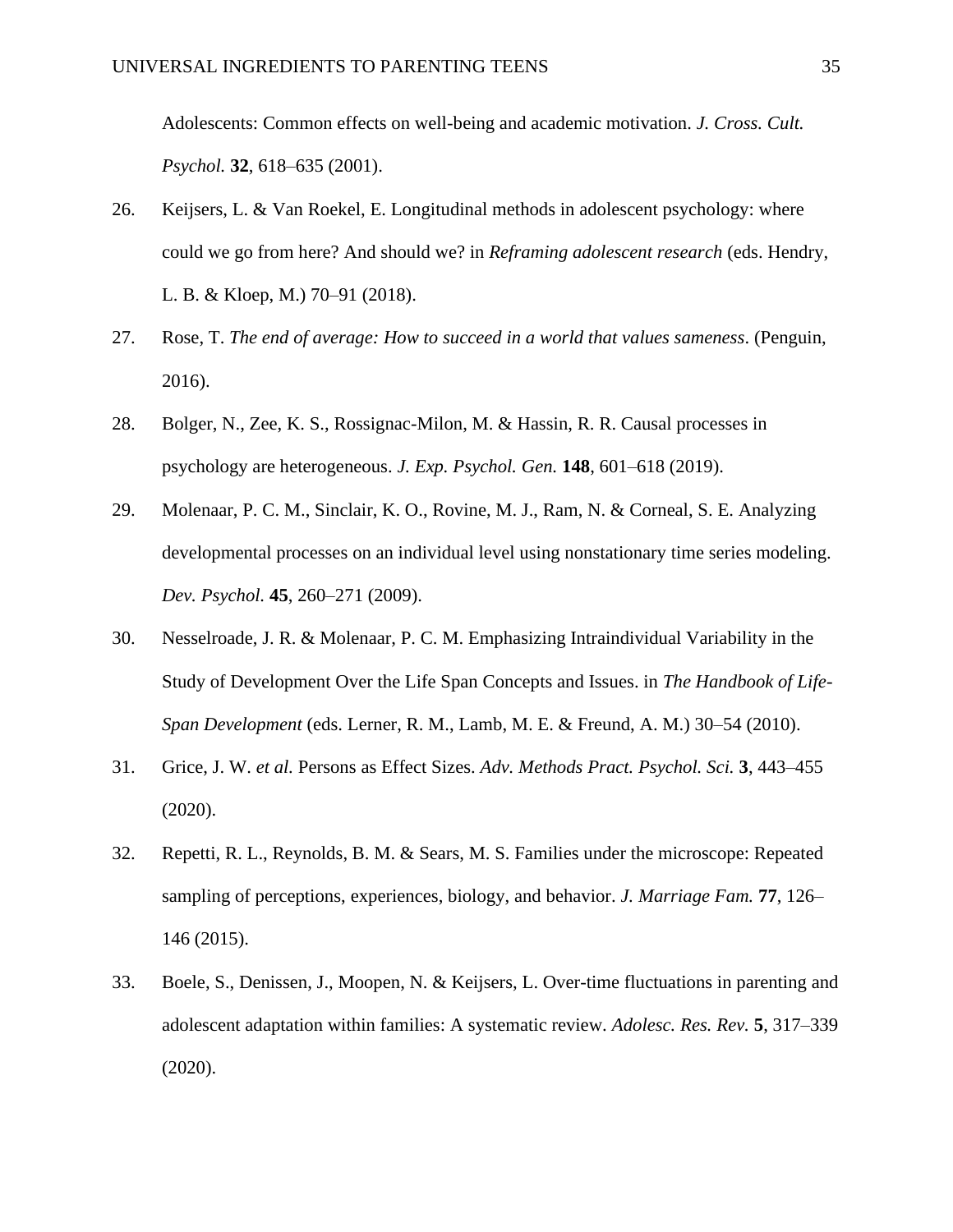- 34. Asparouhov, T., Hamaker, E. L. & Muthén, B. Dynamic structural equation models. *Struct. Equ. Model.* **25**, 359–388 (2018).
- 35. Smith, L. B. & Thelen, E. Development as a dynamic system. *Trends Cogn. Sci.* **7**, 343– 348 (2003).
- 36. Sameroff, A. A unified theory of development: A dialectic integration of nature and nurture. *Child Dev.* **81**, 6–22 (2010).
- 37. Vansteenkiste, M. & Ryan, R. M. On Psychological Growth and Vulnerability: Basic Psychological Need Satification and Need Frustration as a Unifying Principle. *J. Psychother. Integr.* **23**, 263–280 (2013).
- 38. Moller, A. C., Deci, E. L. & Elliot, A. J. Person-Level Relatedness and the Incremental Value of Relating. *Personal. Soc. Psychol. Bull.* **36**, 754–767 (2010).
- 39. Vanhalst, J. *et al.* Why do the lonely stay lonely? Chronically lonely adolescents' attributions and emotions in situations of social inclusion and exclusion. *J. Pers. Soc. Psychol.* **109**, 932–948 (2015).
- 40. Rohner, R. P. *Introduction to interpersonal acceptance-rejection theory (IPARTheory) and evidence*. *Online Readings in Psychology and Culture* vol. 6 (2016).
- 41. Pluess, M. *et al.* Environmental sensitivity in children: Development of the Highly Sensitive Child Scale and identification of sensitivity groups. *Dev. Psychol.* **54**, 51–70 (2017).
- 42. Van Berkel, N., Goncalves, J., Hosio, S. & Kostakos, V. Gamification of Mobile Experience Sampling Improves Data Quality and Quantity. *Proc. ACM Interactive, Mobile, Wearable Ubiquitous Technol.* **1**, 1–21 (2017).
- 43. Beyens, I., Pouwels, J. L., van Driel, I. I., Keijsers, L. & Valkenburg, P. M. The effect of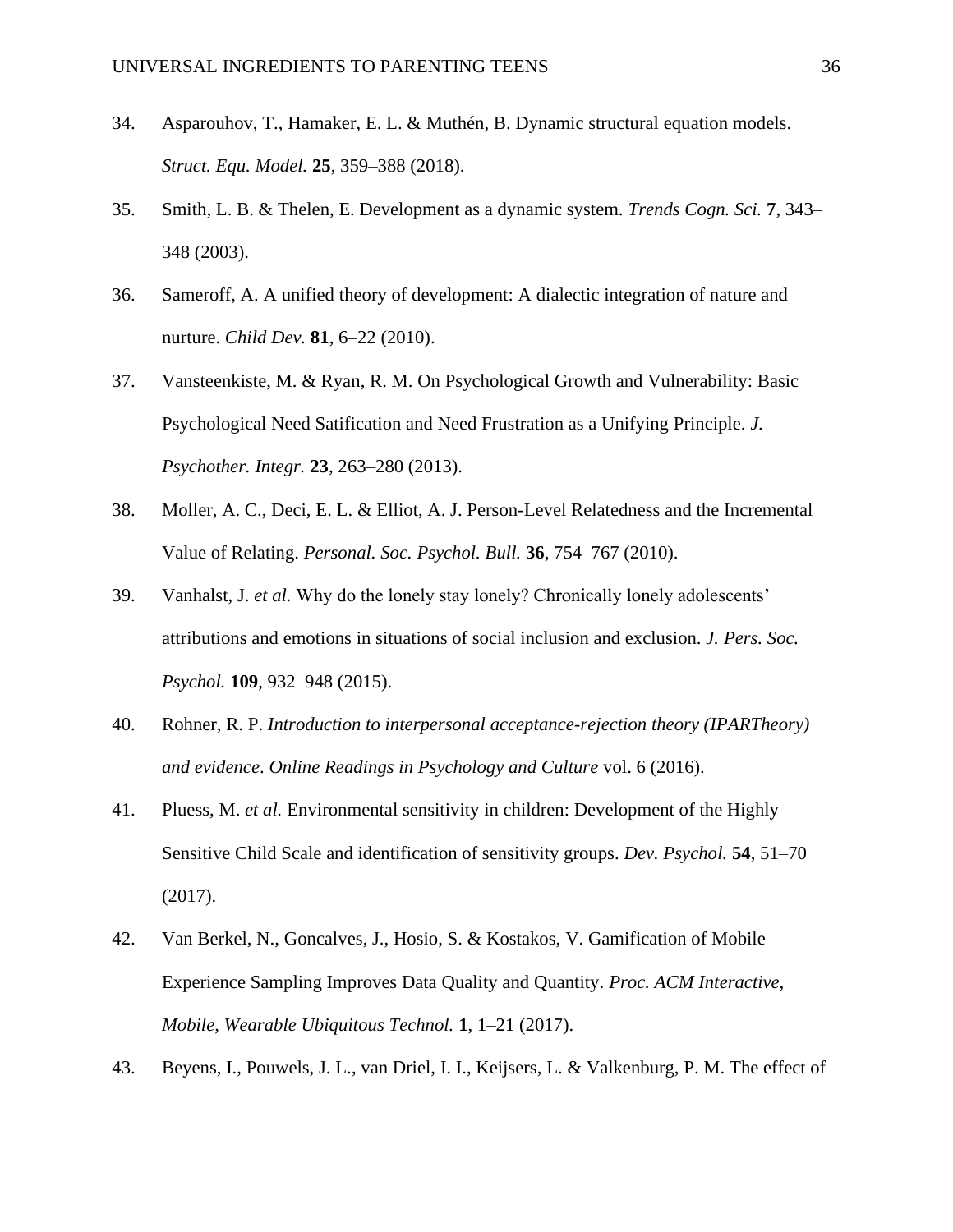social media on well-being differs from adolescent to adolescent. *Sci. Rep.* **10**, 1–11 (2020).

- 44. Mageau, G. A., Joussemet, M., Robichaud, J. M., Larose, M. P. & Grenier, F. How-to parenting program: A randomized controlled trial evaluating its impact on parenting. *J. Appl. Dev. Psychol.* **79**, (2022).
- 45. Allen, E. S., Grolnick, W. S. & Córdova, J. V. Evaluating a Self-Determination Theory-Based Preventive Parenting Consultation: The Parent Check-In. *J. Child Fam. Stud.* **28**, 732–743 (2019).
- 46. Ethica Data Sevices Inc. (2019).
- 47. Simms, L. J., Zelazny, K., Williams, T. F. & Bernstein, L. Does the number of response options matter? Psychometric perspectives using personality questionnaire data. *Psychol. Assess.* **31**, 557–566 (2019).
- 48. Tucker-Seelley, K. R. The effects of using likert vs. visual analogue scale response options on the outcome of a web-based survey of 4th through 12th grade students: Data from a randomized experiment. (2008).
- 49. Keijsers, L. *et al.* What drives developmental change in adolescent disclosure and maternal knowledge? Heterogeneity in within-family processes. *Dev. Psychol.* **52**, 2057– 2070 (2016).
- 50. Furman, W. & Buhrmester, D. Children's perceptions of the qualities of sibling relationships. *Child Dev.* **56**, 448–461 (1985).
- 51. Grolnick, W. S., Ryan, R. M. & Deci, E. L. Inner resources for school achievement: Motivational mediators of children's perceptions of their parents. *J. Educ. Psychol.* **83**, 508–517 (1991).